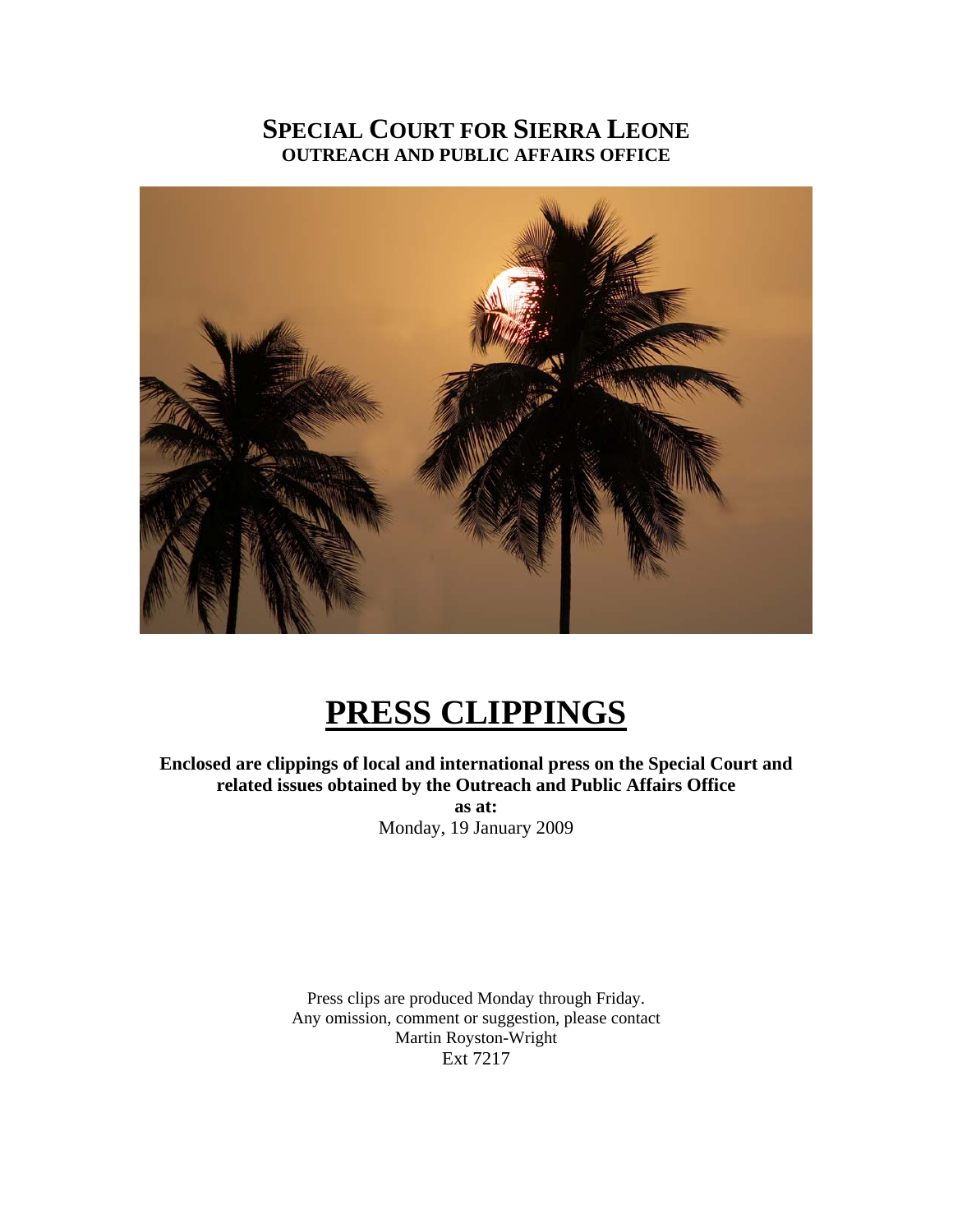| <b>Local News</b>                                                            |             |  |  |
|------------------------------------------------------------------------------|-------------|--|--|
| Liberia May Pose Security Threat in MRU / Concord Times                      | Page 3      |  |  |
| <b>International News</b>                                                    |             |  |  |
| Report from The Hague / BBC World Service Trust                              | Pages 4-5   |  |  |
| "Hassan Bility Was a Combatant, Not a Journalist" / The Patriotic Vanguard   | Pages 6-8   |  |  |
| UNMIL Public Information Office Complete Media Summaries / UNMIL             | Pages 9-12  |  |  |
| TRC to Recommend Special Court for Liberia / Star Radio (Liberia)            | Page 13     |  |  |
| Bashir Car Crimes Bid Challenged / BBC Online                                | Pages 14-15 |  |  |
| Uganda: The ICC Will Bring War Criminal Charges Against / Africa. Kongotimes | Pages 16-21 |  |  |
| First Khmer Rouge Trial Date Set / BBC Online                                | Page 22     |  |  |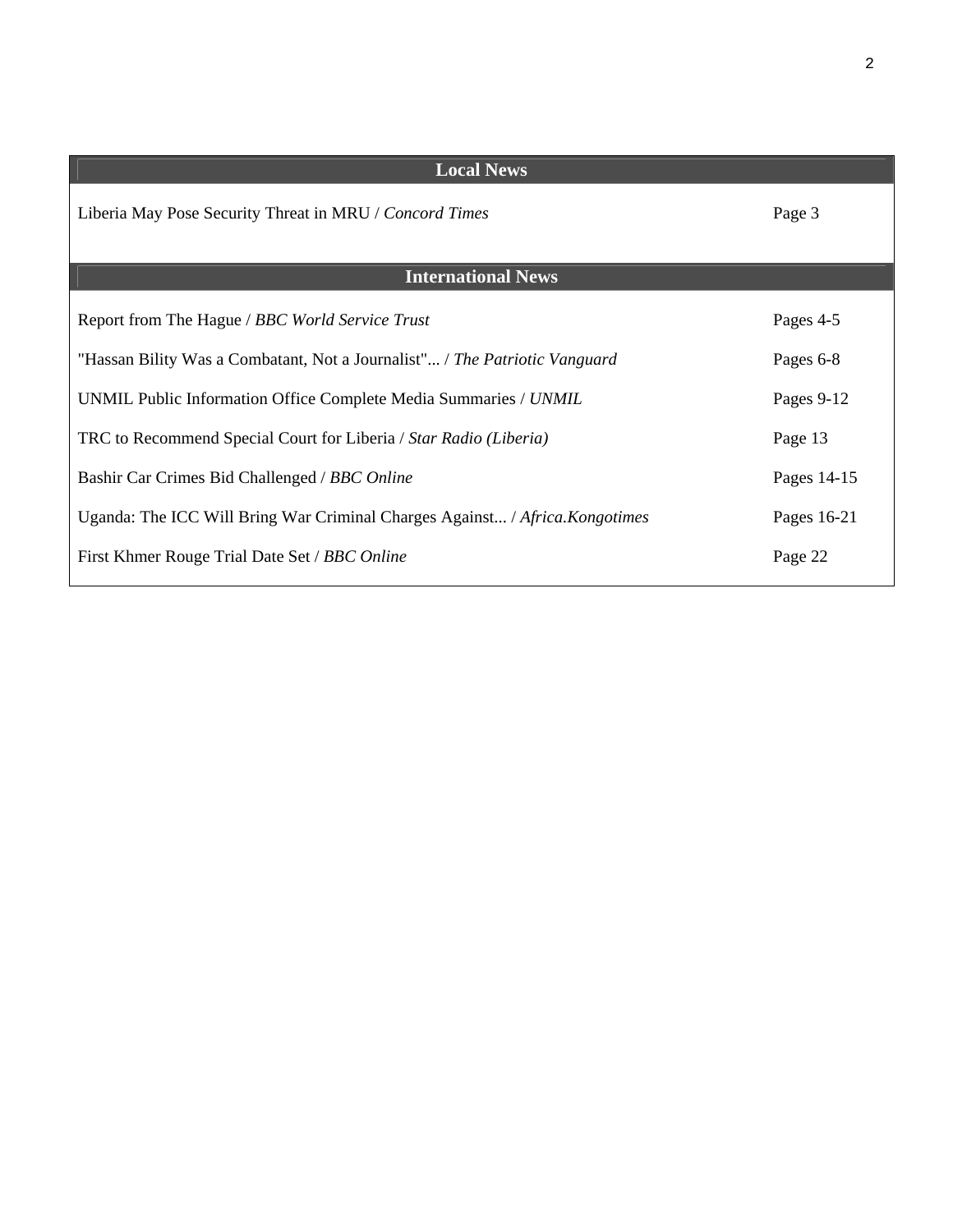Concord Times Monday, 19 January 2009

# Liberia may pose **Security**

#### By Ibrahim Tarawallie

If the security situation in government have said. Liberia gets out of hand, it The concerns come after a could pose a security threat report by the International to countries in the Mano Crisis Group, which says that River Union (MRU), if the United States and the especially Sierra Leone, civil United Nations do not society groups and

Contd. Page 4

# Liberia may pose security threat in MRU

From page 1 maintain their efforts to make Liberia more secure and stable for the next few years, the investment made since the end of the war could easily be derailed.

Minister of information and communication. Alhaji Ibrahim Ben Bassie, agreed it was too Kargbo, said government was aware of the report, which is particularly concerned about the weakness of the Liberia police force.

"Our security forces are very alert," he said, adding they were confident that the joint border patrol between the United Nations mission in Liberia (UNMIL) and the RSLAF would prevent any spillover of hostile activities if they do

He was optimism that there may not be a problem at all. "I strongly believe that it is premature at this stage to say that there will be unrest in Liberia," he said.

Office of national security chief of staff, Larry soon to judge the situation in Liberia.

"It is too early to say that it will pose a threat to the MRU," he said. "Liberia is about to do their security sector reform and we think it will go on smoothly without any problem."

Minister of internal affairs, local government and rural development, Dauda Kamara said the MRU was formed to prevent problems in the subregion from happening.

"We are fully aware that any problem that occurs in Liberia would have an adverse effect on Sierra Leone," he said. "The creation of the MRU is to settle dispute among member states."

Chairman of the coalition of civil society organizations. Charles Mambu, said they are concerned about the potential security threat.

"It is important for us to prevent it from happening otherwise it will be difficult to handle when it does happen," he said. "Now that an international group as come out with a report about the security situation in Liberia, we should not sit down and allow it happen."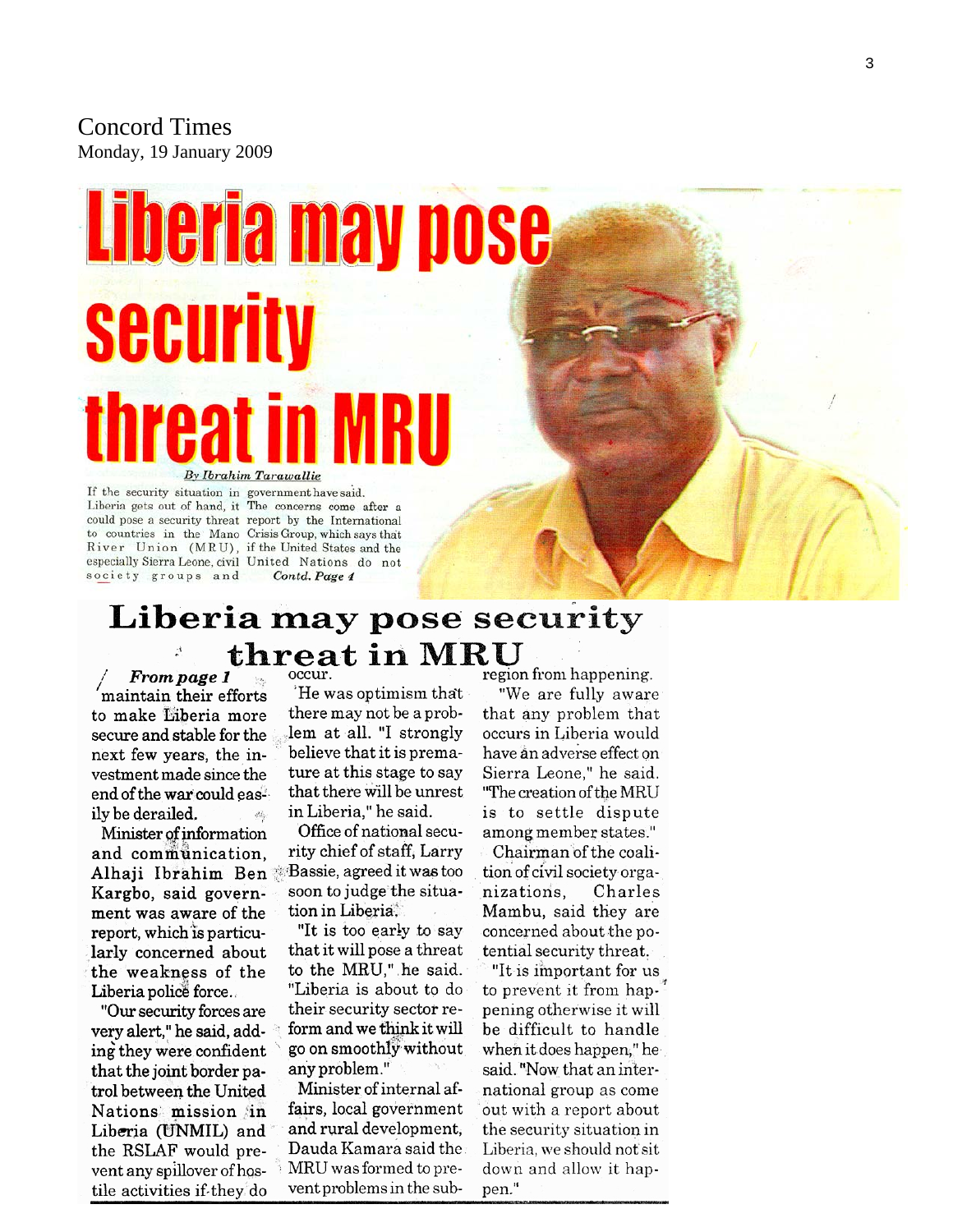BBC World Service Trust Friday, 16 January 2009

#### **Report from The Hague**

The Legal Team of Charles Taylor says Liberian journalist Hassan Bility was arrested in 2002, not as a journalist, but as an unlawful combat whose plan to overthrow Charles Taylor was aborted by state securities. Defense lawyer Courtenay Griffiths also reviewed Bility's would-be book with the tentative title "Journalists' Quest against a Dictator." Joseph Cheeseman reports from The Hague.

CHEESEMAN: After constantly consulting Mr. Taylor, who sat in the dock at the back of his Defense team, Mr. Griffiths read in open court six faintly typewritten emails containing subversive communications allegedly exchanged between Hassan Bility and some members of the Mandingo ethnic group in America and Liberia. The email stated plans by Hassan and others to overthrow the then-Taylor government and assassinate the president. Hassan denied any link with the subversive email and said he was shown the same emails in Monrovia when he was detained at the National Bureau of Investigation, the NBI, in 2002. Mr. Griffiths insisted that Hassan was not arrested for writing articles critical of the Taylor government, but that he was arrested for subversive activities. Mr. Griffiths asked Hassan to respond the allegation that he wanted to overthrow Mr. Taylor and assassinate him.

BILITY: That is absolutely false.

GRIFFITHS: [indistinct] What I'm suggesting is that all along, under the guise of being an impartial journalist concerned about human rights, you were effectively plotting with others to assassinate President Taylor. That's right, isn't it?

BILITY: Counsel, that is a complete fabrication; it's wrong.

GRIFFITHS: What I'm putting to you is that you were party to a conspiracy to murder.

BILITY: Counsel, I was never, ever, I have never been a party, and I was never a party to any conspiracy. If the Liberian government believed this evidence, why didn't the government take me to court? It said it would; it refused.

CHEESEMAN: Mr. Hassan Bility also said his book, still in print with the tentative title Journalists' Quest against a Dictator, makes direct reference to the dictatorship of Mr. Charles Taylor in Liberia. The Liberian journalist told the court the content of his book would represent the collective struggle of all Liberian journalists against what he called a dictatorial and intolerant government led by former President Charles Taylor.

Defense lawyer Courtenay Griffiths held up a large white sheet paper containing series questions reportedly written by Mr. Taylor. The questions border on the credibility of the witness and his knowledge about treatments given Liberian politicians during the presidency of Mr. Taylor. Here is Mr. Griffiths with Taylor's concerns.

TAYLOR: Direct instructions from Mr. Taylor, and he instructs me to call you a liar, that no leader of any political party was arrested during his presidency.

BILITY: [Indistinct], an executive of the New Deal Movement Party was indeed arrested. I believe that the president clearly [debatedly] wrong.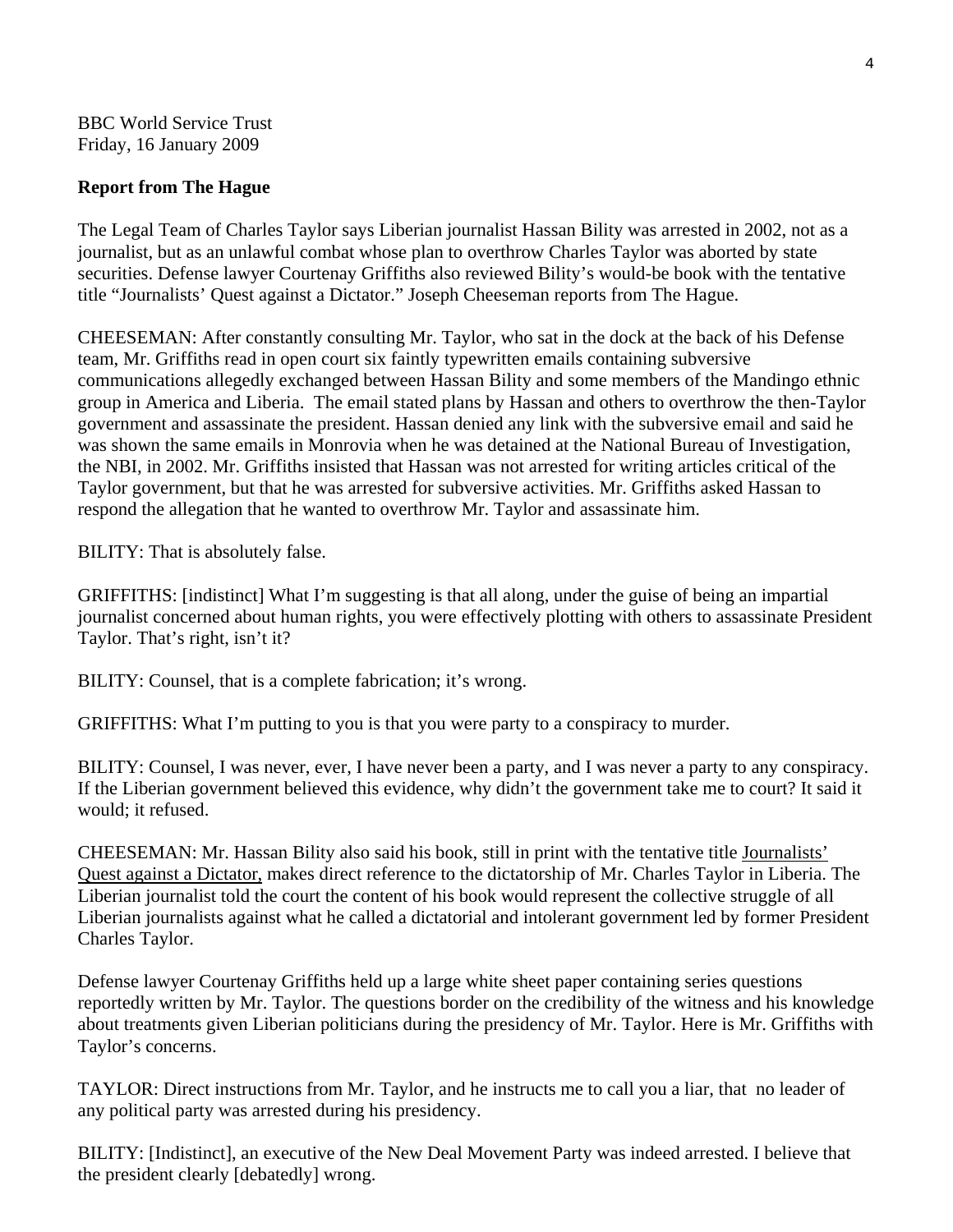GRIFFITHS: Another specific question directly from Mr. Taylor: Under the Taylor regime, was any political party prevented from advocating their policies or campaigning during the Taylor presidency?

BILITY: As a matter of government policy and pronouncement, not that I'm aware of.

CHEESEMAN: At the end of Friday's session, Defense Lawyer Courtenay Griffiths said he would end his cross-examination of the Prosecution Liberian witness, Hassan Bility, within 20-minutes on Monday. Mr. Bility told the Judges that he was scheduled to return to the United States on Sunday, but Presiding Judge Teresa Doherty ruled that Hassan return to court on Monday to complete his testimonies.

Meanwhile Judge Teresa Doherty has announced the end of her tenure as presiding Judge of Trial Chamber Two of the Special Court for Sierra Leone. Justice Doherty told her colleagues and the lawyers that her tenure would end on January 17, and that Justice Richard Lussick would take over the Court as the new Presiding Judge. The presidency of the court rotates after every year.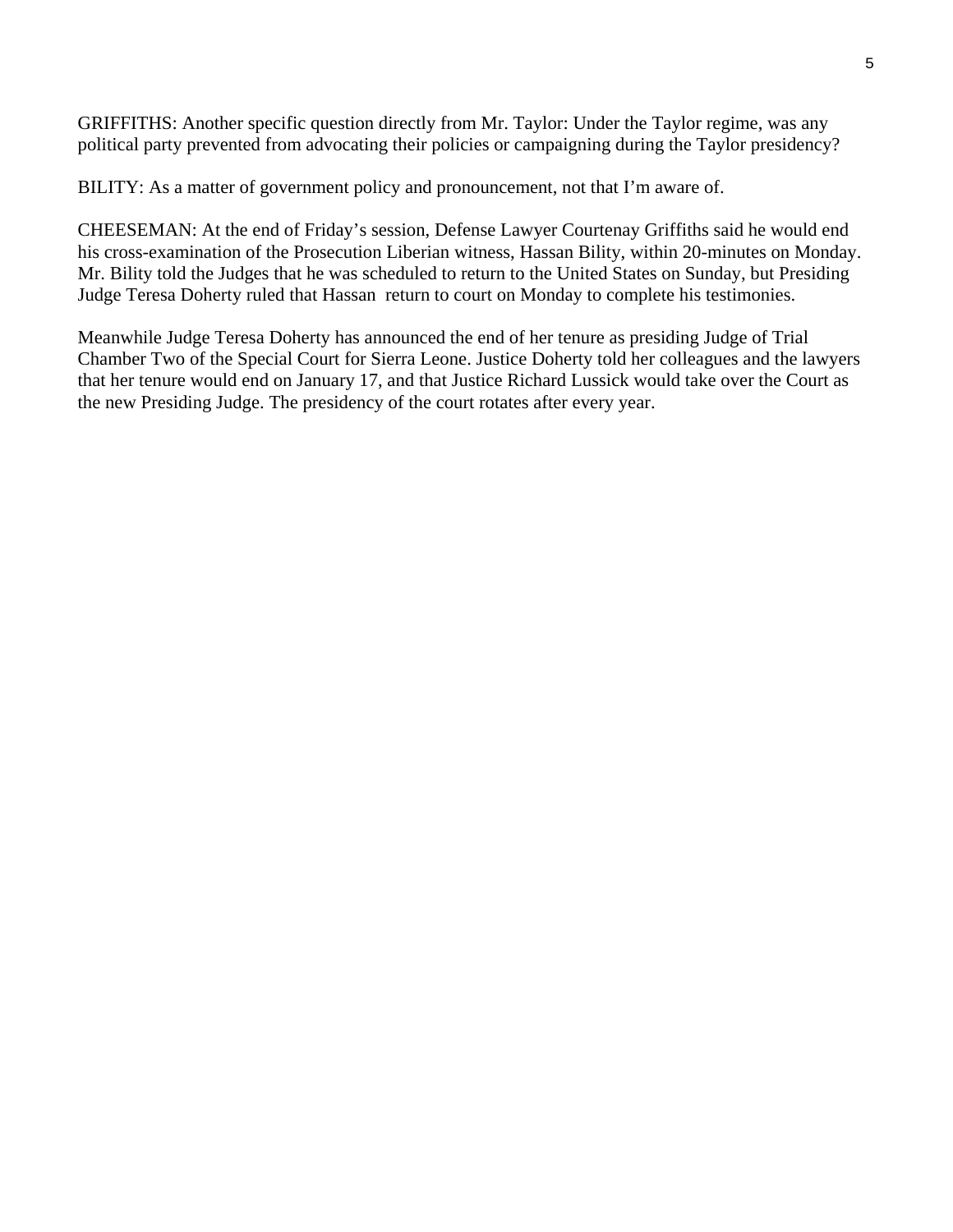## The Patriotic Vanguard

Saturday, 17 January 2009

#### **"Hassan Bility was a combatant, not a journalist"—Taylor defence**

Editor's note: This is a transcript of a BBC World Service Trust report:

The legal team of Charles Taylor says Liberian journalist Hassan Bility (photo) was arrested in 2002, not as a journalist, but as an unlawful combatant whose plan to overthrow Charles Taylor was aborted by state security.

Defense lawyer Courtenay Griffiths also reviewed Bility's would-be book with the tentative title "Journalists' Quest against a Dictator." Joseph Cheeseman reports from The Hague:



CHEESEMAN: After constantly consulting Mr. Taylor, who sat in the dock at the back of his Defense team, Mr. Griffiths read in open court six faintly typewritten emails containing subversive communications allegedly exchanged between Hassan Bility and some members of the Mandingo ethnic group in America and Liberia. The email stated plans by Hassan and others to overthrow the then Taylor government and assassinate the president. Hassan denied any link with the subversive email and said he was shown the same emails in Monrovia when he was detained at the National Bureau of Investigation, the NBI, in 2002. Mr. Griffiths insisted that Hassan was not arrested for writing articles critical of the Taylor government, but that he was arrested for subversive activities. Mr. Griffiths asked Hassan to respond the allegation that he wanted to overthrow Mr. Taylor and assassinate him.

BILITY: That is absolutely false.

GRIFFITHS: [indistinct] What I'm suggesting is that all along, under the guise of being an impartial journalist concerned about human rights, you were effectively plotting with others to assassinate President Taylor. That's right, isn't it?

BILITY: Counsel, that is a complete fabrication; it's wrong.

GRIFFITHS: What I'm putting to you is that you were party to a conspiracy to murder.

BILITY: Counsel, I was never, ever, I have never been a party, and I was never a party to any conspiracy. If the Liberian government believed this evidence, why didn't the government take me to court? It said it would; it refused.

CHEESEMAN: Mr. Hassan Bility also said his book, still in print with the tentative title Journalists' Quest against a Dictator, makes direct reference to the dictatorship of Mr. Charles Taylor in Liberia. The Liberian journalist told the court the content of his book would represent the collective struggle of all Liberian journalists against what he called a dictatorial and intolerant government led by former President Charles Taylor.

Defense lawyer Courtenay Griffiths held up a large white sheet paper containing a series of questions reportedly written by Mr. Taylor. The questions border on the credibility of the witness and his knowledge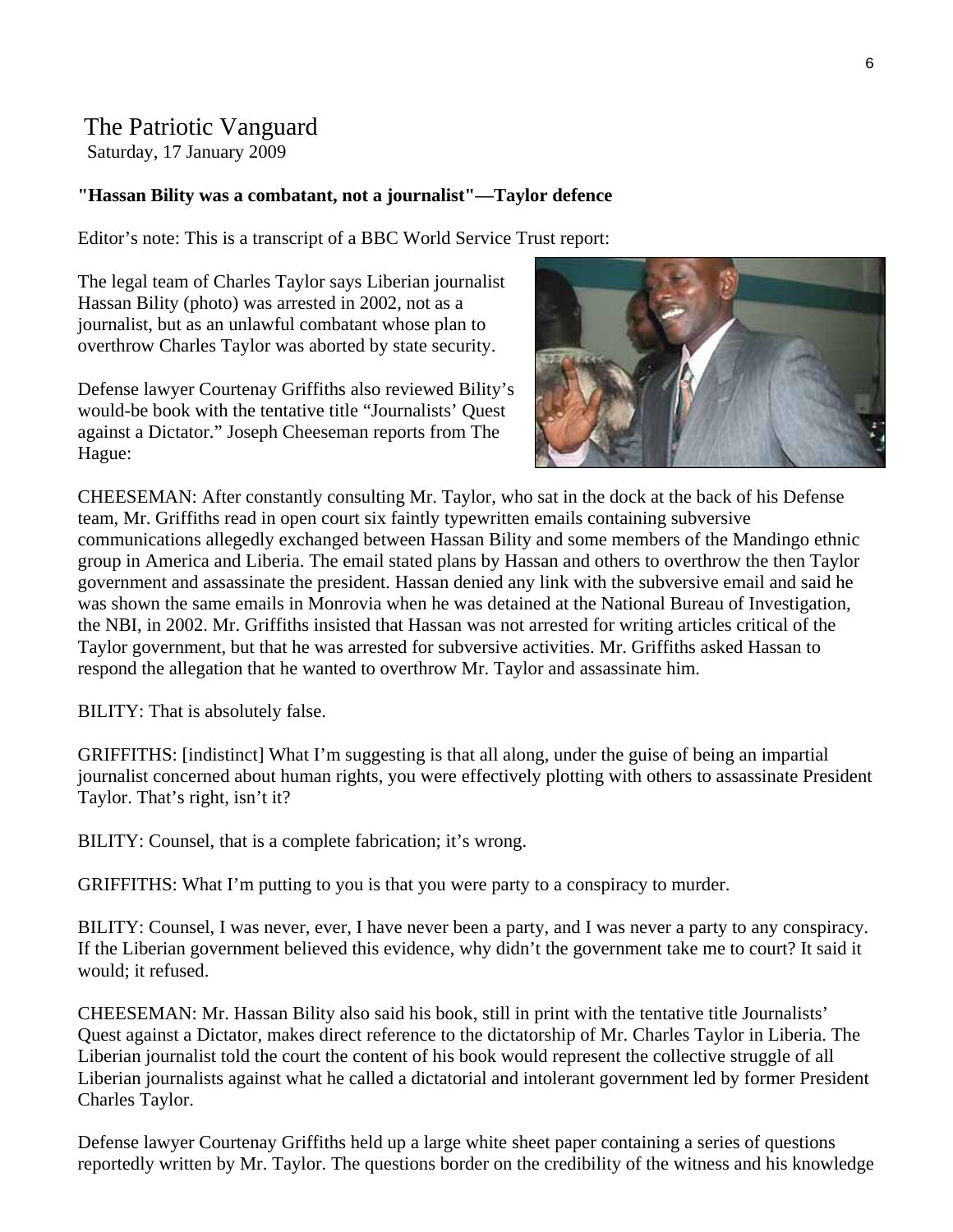about treatments given Liberian politicians during the presidency of Mr. Taylor. Here is Mr. Griffiths with Taylor's concerns.

TAYLOR: Direct instructions from Mr. Taylor, and he instructs me to call you a liar, that no leader of any political party was arrested during his presidency.

BILITY: [Indistinct], an executive of the New Deal Movement Party was indeed arrested. I believe that the president clearly [debatedly] wrong.

GRIFFITHS: Another specific question directly from Mr. Taylor: Under the Taylor regime, was any political party prevented from advocating their policies or campaigning during the Taylor presidency?

BILITY: As a matter of government policy and pronouncement, not that I'm aware of.

CHEESEMAN: At the end of Friday's session, Defense Lawyer Courtenay Griffiths said he would end his cross-examination of the Prosecution Liberian witness, Hassan Bility, within 20 minutes on Monday. Mr. Bility told the Judges that he was scheduled to return to the United States on Sunday, but Presiding Judge Teresa Doherty ruled that Hassan return to court on Monday to complete his testimonies.

Meanwhile Judge Teresa Doherty has announced the end of her tenure as presiding Judge of Trial Chamber Two of the Special Court for Sierra Leone. Justice Doherty told her colleagues and the lawyers that her tenure would end on January 17, and that Justice Richard Lussick would take over the Court as the new Presiding Judge. The presidency of the court rotates after every year.

Here is an earlier report on the same issue from the same source:

### **BBC World Service Trust**

Thursday, 15 January 2009-01

Liberian Journalist Hassan Bility has testified before four international courts regarding situations in Liberia during the presidency of Charles Taylor. Mr. Bility testified in the RUF case in 2004 in Sierra Leone. He also testified in a Dutch Court against a Dutch national, Gus Kouwenhoven in 2006. He testified against Chuckie Taylor in Miami in 2008, and now he is testifying against his Former President Charles Taylor. But how accurate are Bility's accounts before the four international tribunals about events in Liberia during Taylor's regime? The Legal Team defending Mr. Taylor says Hassan Bility is a liar and all of his testimonies in the four courts are conflicting and contradictorily. Joseph Cheeseman reports.

CHEESEMAN: According to Defense Lawyer Courtenay Griffiths, Mr. Bility told a Dutch Court in the Gus Kouwenhoven case that he was arrested in 1997 and detained by Taylor's securities and given a number of charges. But before the Special Court for Sierra Leone Mr. Bility said he was arrested and detained without any specific charge. Defense lawyer Griffiths asked Bility why he used the phrase a number of charges.

BILITY: Arrested for an article and then taken the president, and he tells me a number of things. He raises a number of concerns. One, I'm bent on undermining his government, he tells me about me working for other people, being an agent, being this, so as I said, a wide range of issues he discusses with me. I thought that that constituted, since he was the court and he was a judge, a number of charges in that particular circumstance. So that's why I used the phrase "a number of charges."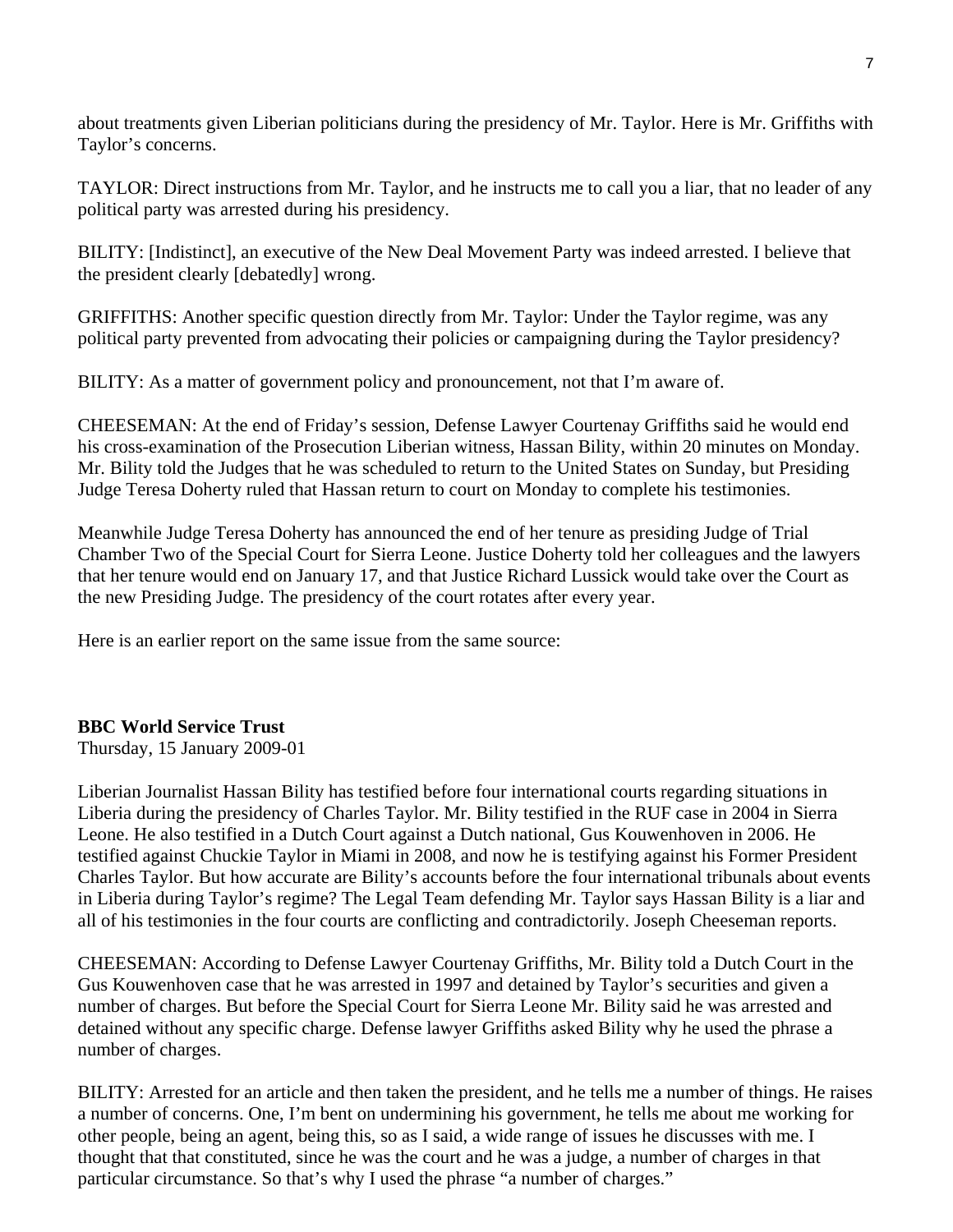CHEESEMAN: In his testimonies at the Special Court in Freetown, Sierra Leone against the RUF, Mr. Bility said he was arrested and detained for two days for writing an editorial entitled "who's the Judas in ECOWAS?" Before the Judges of the Special Court in The Hague, Bility said he was arrested and detained at the Justice Ministry for one day and later released. Defense Lawyer Griffiths told the Court that the difference in Mr. Bility's testimonies constituted a conscious lie. But the witness disagreed.

BILITY: If I did say this, two days, I honestly don't remember.

GRIFFITHS: There's no "ifs" about it. This is a transcript of your evidence. What were you doing telling that lie to the Judges after you had taken an oath on the Que'ran to tell the truth?

BILITY: Counsel, I did not tell a lie. If I did say two days then I might have made an honest mistake. It's not a lie.

CHEESEMAN: The Prosecution Liberian witness told the Judges of the Special Court he was arrested for the fourth time by state securities in January 22, 1998. But according to transcript of the Dutch court obtained and produced in court by the Defense, Mr. Bility told the Dutch court in 2006 that he was arrested for the fourth time in March 1998. The Defense lawyer asked Bility to explain the difference.

BILITY: I do not remember an arrest in March, in either 1998, 1997 or whatever. This, I believe, must have been a mistake either in my in my [tape problem] specifically that I believed I was arrested in March 1998.

GRIFFITHS: Are you suggesting, Mr. Bility, that when you were giving evidence on oath before those judges in a Dutch court, somehow you meant to say to them "I was arrested after September 2000," but somehow you misspoke and March 1998 came out of your mouth instead. Is that what you're telling us?

BILITY: Counsel, I am telling this honourable court that I was not arrested in March 1998. Now if that appears in the transcript, of course I believe that could be attributed to my misspeaking.

CHEESEMAN: Bility, the Liberian journalist testifying against Charles Taylor, told the Judges that Taylor was the court and the judge during his days as president in Liberia, and whatever he said was the final. Bility said whatever Taylor told accused constituted a charge. Taylor's lawyer disagreed and said Mr. Bility was a liar. The cross-examination of Hassan Bility by Taylor's lawyer continues on Friday.

Photo credit: BBC.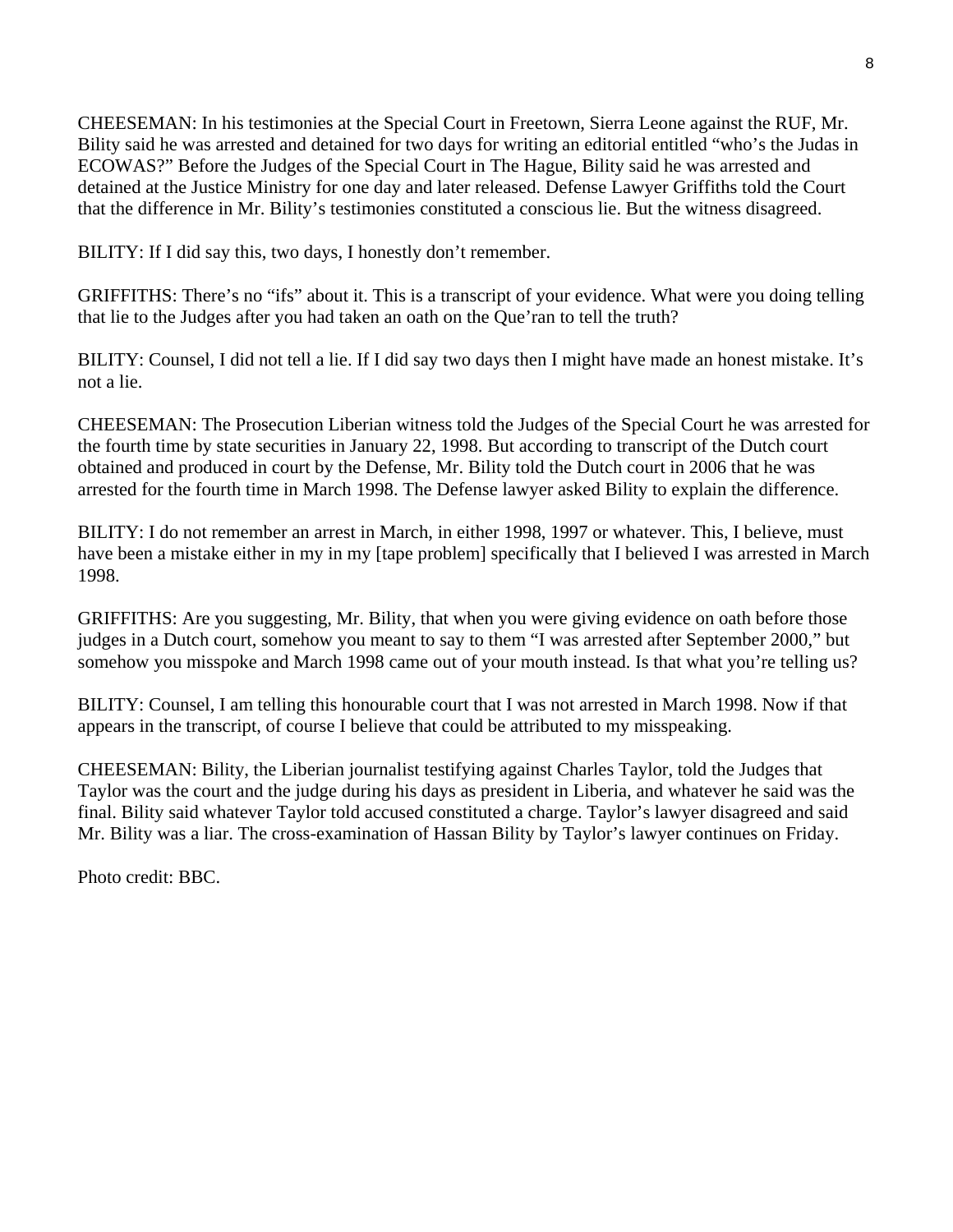

United Nations Mission in Liberia (UNMIL)

## **UNMIL Public Information Office Complete Media Summaries 16 January 2009**

*[The media summaries and press clips do not necessarily represent the views of UNMIL.]* 

#### **Newspaper Summary**

#### **State Petitions against bail for Couple Charged with Murder**

(Daily Observer, Heritage, The Analyst, National Chronicle, Public Agenda, The News,)

- The State has filed a petition for a Writ of Certiorari against the release of murder indictees, Hans Williams and his fiancée, Mardea Payku.
- Criminal Court 'A' Wednesday admitted Mr. and Mrs Williams to bail and ordered their release Thursday on a US\$120,000 insurance bond.
- Judge Boimah Kontoe ruled that proof was not evident and presumption great.
- The Judge also issued an order barring the accused from leaving the country until the case is decided.
- But the state in the petition which seeks to halt the release of the accused described the ruling as a violation of the constitution.
- Justice Minister Philip Banks said the ruling was erroneous and places the entire country in danger.
- Cllr. Banks further described the act of the judge as impeachable, adding no trial judge has the authority to release persons charged with murder.
- According to judicial reporters, it is not yet clear whether the Chambers Justice has issued the alternative writ to halt the release of Mr. and Mrs. Williams.
- Family members of the accused who went to receive them from the Monrovia Central Prison left in dismay.

#### **Senate Reinstates Nyenabo amidst Reports of Renewed Threats of Removal**

(Public Agenda, The Inquirer, The Parrot, The Informer, The News, Daily Observer, Heritage, The Analyst, National Chronicle)

- At long last, the Senate has reinstated Isaac Nyenabo as its President Pro Tempore.
- The Senate took the decision Thursday in a secret session, five months after Nyenabo was suspended.
- The Senate was under increased pressure to reinstate Nyenabo based on a ruling by the Supreme Court.
- The Secretary of the Senate Nanborlor Singbeh said the reinstatement of Nyenabo was done following days of intense consultations.
- Mr. Singbeh said the reinstated Pro Tempore would be given all of his benefits and immunities from the date he was suspended.
- After his reinstatement Pro Temp Nyenabo shied away from giving his reaction to journalists.
- Some members of the Senate welcomed the reinstatement of Nyenabo but failed to state his future.
- There are reports that Nyenabo has been given few weeks to tender-in his resignation or face removal.
- Senator Lahai Lassana who presided over the Senate along with the Vice President said he was happy to turnover power to Nyenabo.
- Senator Lassana said he was selected to preside over the Senate by his colleagues and no one should judge him to be a lawless citizen.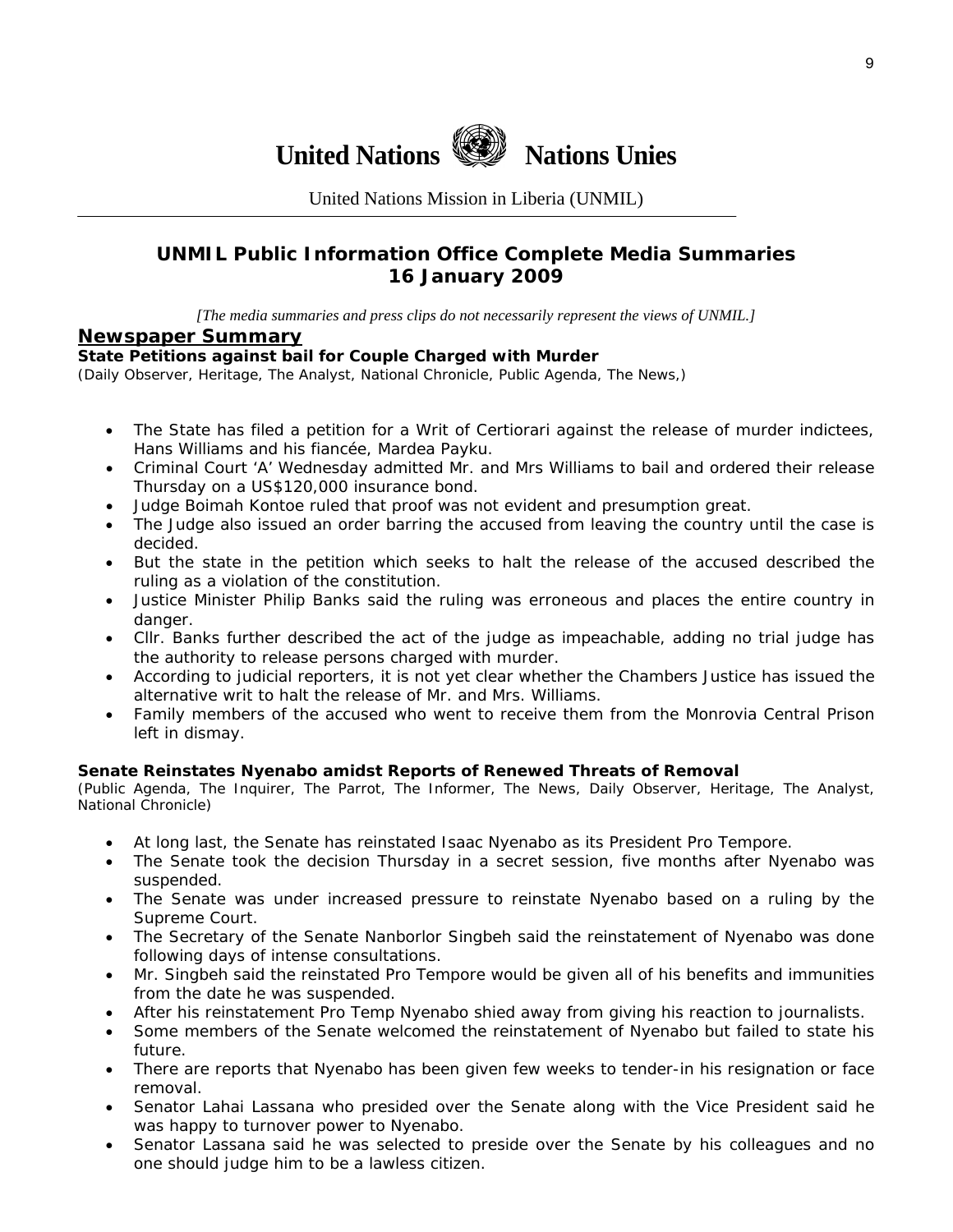## **Radio Summary**

**Local Media – Star Radio** *(News culled from website at 12:00 pm)*  **State Protests against bail for Murder Suspects**  *(Also reported on Radio Veritas, Sky F.M., Truth F.M. and ELBC*)

#### **Nyenabo Reinstated as President Pro Tempore of the Senate**

*(Also reported on Sky F, Truth FM, Radio Veritas, and ELBC*)

#### **Government, World Bank to Compensate Squatters**

- Government and the World Bank have agreed to compensate those residing under and around the damaged Vai Town Bridge in Monrovia.
- Information Minister Lawrence Bropleh however, clarified only those who have been properly vetted are the ones who will be compensated.
- Dr. Bropleh told reporters the compensation of the residents is to avoid obstruction of the reconstruction work on the bridge.
- The Information Minister said the vetting process has identified individual households, petit traders and vulnerable people to be the targeted beneficiaries.
- Dr. Bropleh observed the vetting and compensation process is part of the resettlement action plan.
- The committee, which includes the LRRRC, Public Works and the World Bank, has so far vetted only three residential structures and over one hundred thirty squatters.
- Although the actual date for the commencement of the reconstruction of the Vai Town Bridge is not known, Minister Bropleh assured the squatters would be compensated in the next two weeks.

*(Also reported on ELBC, Radio Veritas, Sky FM and Truth FM*)

#### **Customs Brokers arrested for falsifying Government Receipts**

- Three Customs Brokers operating at the Freeport Customs Collectrate have been arrested. The three men were arrested for their alleged involvement in falsifying Government revenue flag receipts to clear containers at the port.
- A Finance Ministry release identified the suspects as Elijah Paytoe of the Lesso Shipping Agency and Sarkpah Doe of the Yanba Clearing Agency.
- The release named the third suspect as Jefferson Choloplay a freelance customs broker.
- The release said the men are being interrogated by MOF security monitors and would be subsequently turned over to the Justice Ministry for prosecution.
- Meanwhile, a fourth suspect believed to be the ringleader of the scam is reportedly at large.
- The release said Finance Ministry security monitors have launched a dragnet to apprehend the fleeing Customs broker only identified as Gaddafi.

*(Also reported on Sky F, Truth FM, Radio Veritas and ELBC*)

#### **Commerce fines Three Entities over 'unfair Business Practice**

- The Ministry of Commerce has fined three business entities for what it calls unwholesome business practice.
- Deputy Commerce Minister for Trade, Frederick Norkeh said the fine ranges from one hundred to two thousand United States Dollars.
- According to Minister Norkeh, Cheaitou Brothers was fined two thousand United States Dollars for selling rotten fish.
- He said the ministry has ordered that the fish product be taken off the market and destroyed.
- Minister Norkeh also announced the ministry placed a one thousand United States Dollars fine on James Davies and Sons.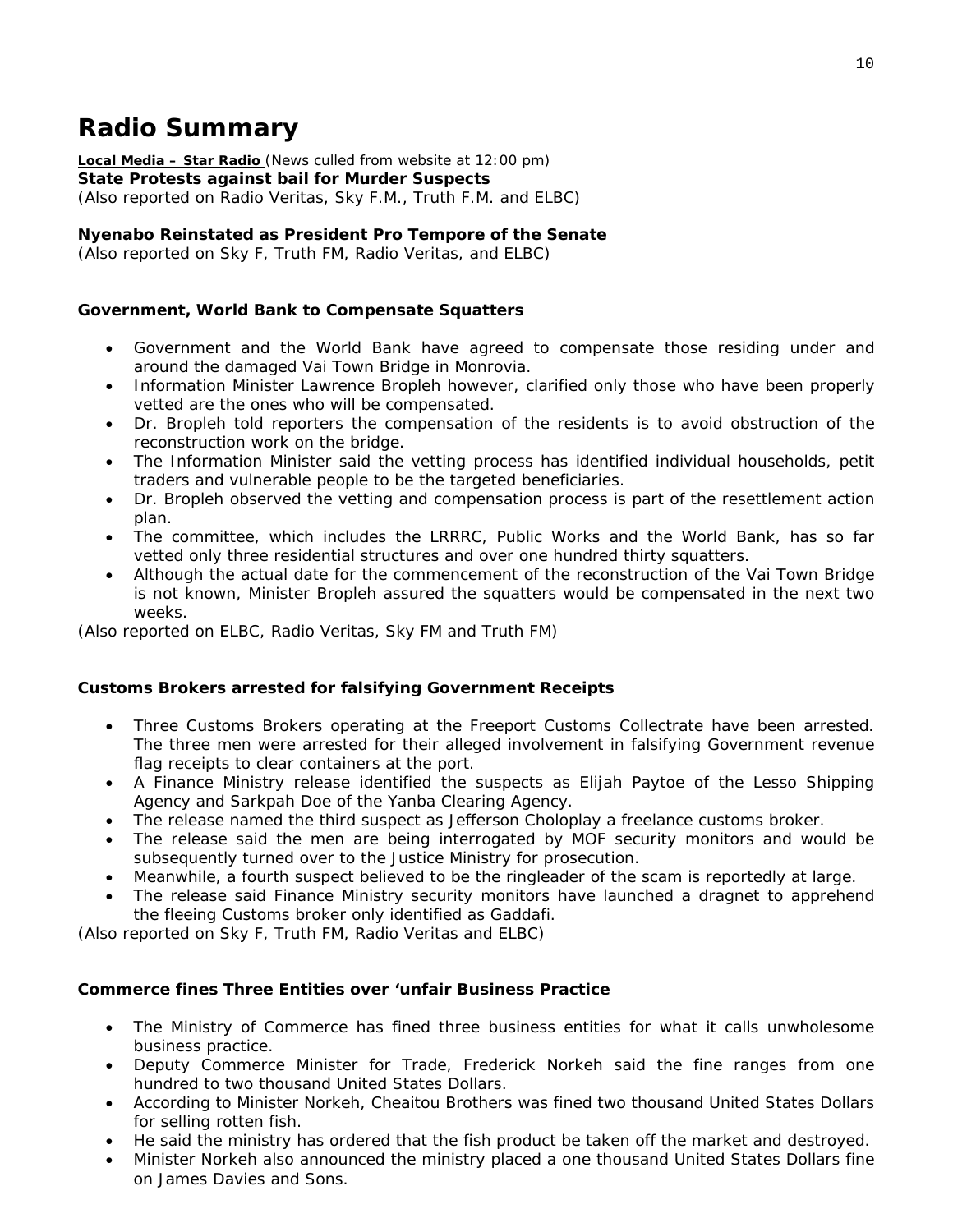- James Davies and Sons was fined for under-declaring the weight of a bag of cement and illegal re-bagging of the product.
- Minister Norkeh said a one hundred U.S. dollars fine was also placed on Saybah Business Center in the Red Light area for re-bagging and under declaring of cement.
- He disclosed a letter of warning was issued to Cemenco for not checking the quality of products imported into the country.
- The Deputy Commerce Minister also announced that Sethi Brothers have begun refunding people to whom they sold the low quality aluminium zinc.
- Minister Norkeh warned that if any of the businesses fined are caught in similar practice again, their certificate to operate in the commerce of Liberia would be withdrawn.

*(Also reported on Radio Veritas, Sky F.M., Truth F.M. and ELBC*)

#### **Government Begins Printing of New License Plates January**

- Transport Minister Jackson Doe says the government would begin the printing of new license plates for vehicles this month.
- According to Minister Doe, the new license plates would show the names and location of vehicles bearing them.
- Minister Doe said the new system would enable law enforcement officers to easily track down violators in the traffic.
- The Transport Minister also disclosed plans by government this year to prioritize public transport.
- Minister Doe observed that commuters are faced with serious problems in getting to places mainly in and around Monrovia.
- He said the Ministry has an allotment of about half a million dollars within its budget to purchase few more buses to ease the transport problem in the country.
- Minister Doe said the buses would be brought into the country following the signing into law of the National Transit Authority act by the President.

#### **Senior Nimba Citizen lauds President Sirleaf's Intervention in Land Dispute**

- A prominent citizen of Nimba County says President Sirleaf's meeting with stakeholders in the prolonged land dispute is a major breakthrough.
- Mr. Abdullah Dunbar said the meeting brought to light most of the burning issues that have continued to undermine a peaceful settlement.
- According to Mr. Dunbar, the President's personal intervention in the matter would resolve the land crisis involving Mandingoes and Gios and Manos.
- The former Liberian diplomat said consultations are currently underway to form a committee among the parties as requested by the President.
- Mr. Dunbar believes Nimba citizens can once again live peacefully regardless of their ethic or religious backgrounds.

#### **Farmers in Bong County Unhappy Over Cut in Rubber Price**

- Rubber farmers in Bong County say as of January 19 there will be no rubber sale in the county.
- The rubber farmers took the decision Thursday at a meeting in the central provincial city of Gbarnga.
- The rubber farmers said their decision stem from an abrupt cut in the price of the commodity.
- The rubber farmers said at present, they are finding it difficult to maintain their farms due to the current price of rubber.
- They said the deduction of two US dollars for the RPAL by companies and four percent deduction on a ton of rubber by government without flag receipt is unhealthy.
- The RPAL is the Rubber Planters Association of Liberia.
- According to our correspondent, the rubber farmers have set up task to ensure the implementation of their decision.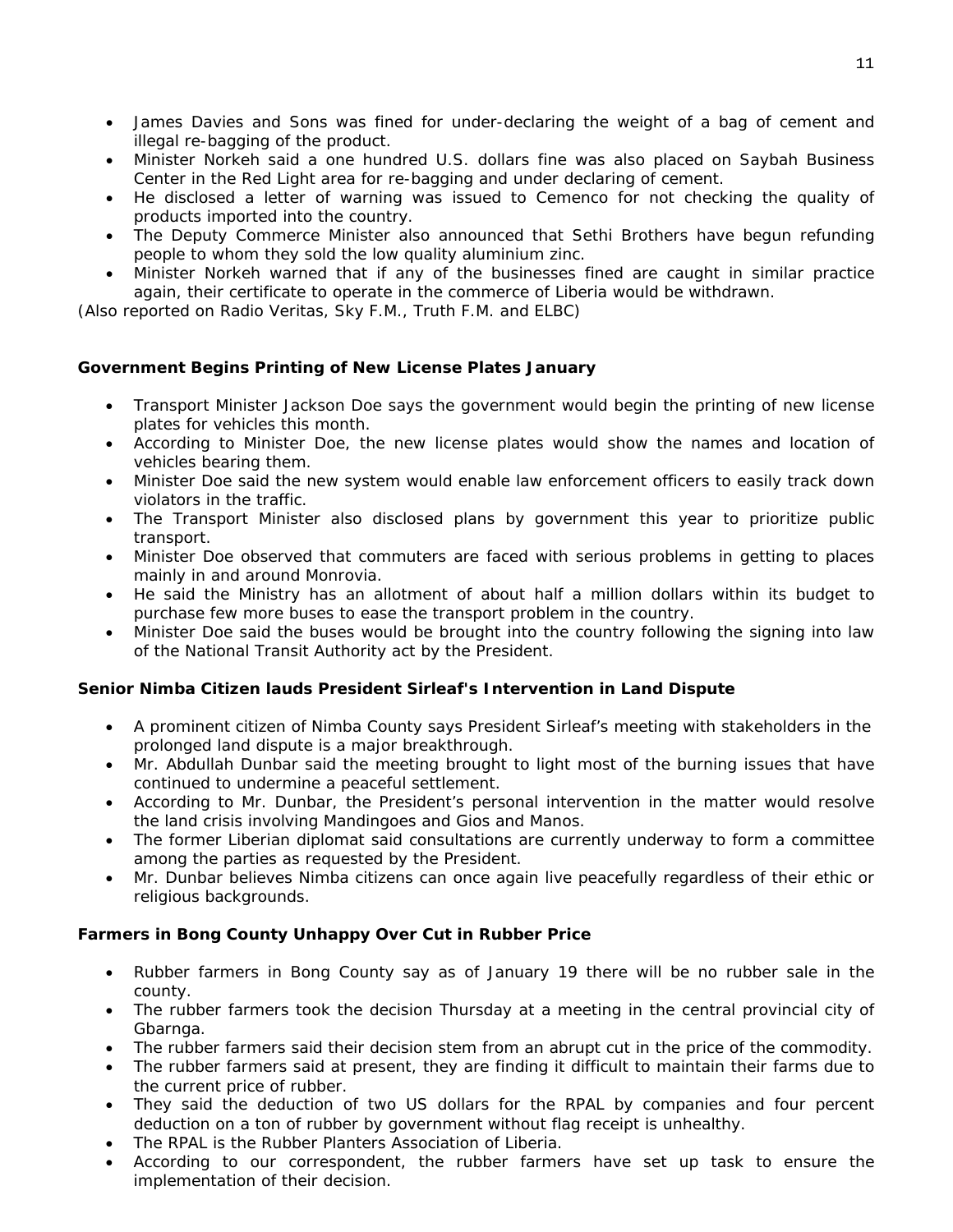• The rubber farmers vowed to continue their action until government addresses their concerns.

#### **New Appointments in Government Pending Confirmation**

- President Ellen Johnson Sirleaf has made new appointments in government pending confirmation by the Senate.
- Those appointed include Ousman S. Tall, Assistant Minister for Planning and Development, Agriculture Ministry and J. Gbleh-bo Brown, Superintendent, Maryland County.
- Others are Melita Evelyn Gardiner, Assistant Superintendent for Development, Maryland County and McDonald Wlemus, Jr. Assistant Superintendent for Development, Sinoe County.
- Brigadier Francis Z.P. Dolo, Major Fred I. Sumo and Major Ophelia T. Henneh were appointed as Assistant Directors at different levels at the Bureau for Veteran Affairs.
- The President also appointed Tarpeh S. Lombaye, Local Aide-De-Camp, Nimba County and Rajah Toe, Local Aide-De-Camp, River Gee County.

*(Also reported on Radio Veritas, Sky F.M., Truth F.M. and ELBC*)

#### **Local Daily Faces two Choices: "retract story or go to court" - Says President Sirleaf**

- President Ellen Johnson-Sirleaf has warned the New Democrat Newspaper to retract its front page lead story of January 12, 2009 or face legal action.
- The paper's front page lead story captioned: Email Scandal Reports Unveil Intrigues and Fabrications, allegedly linked the president and her entire family.
- A letter from President Sirleaf's legal counsel said the paper deliberately printed the photographs of some key family members of the Sirleaf family.
- The communication further revealed that the family members published in the photograph had no link to the email scandal.
- In the communication, President Sirleaf is quoted as complaining the New Democrat of a well calculated campaign to besmear the image of her family.
- The letter described as a misrepresentation of the Dunn's Commission report the handling of the controversial 600-thousand dollars issue by the paper.
- The letter to the Management of the New Democrat was signed by Attorney Syrenius Cephas who is representing the legal interest of President Sirleaf in the complaint.
- The letter further rejected claims that the money in question is part payment from CELLCOM Liberia and part of evidence gathered by the Dunn's Commission.
- The New Democrat Newspaper has been instructed to do a full retraction of the story to be followed by a public apology in subsequent editions of the paper.
- The President's legal counsel however, threatened legal action should the New Democrat fail to comply with the order.

*(Also reported on Radio Veritas, Sky F.M., Truth F.M. and ELBC*)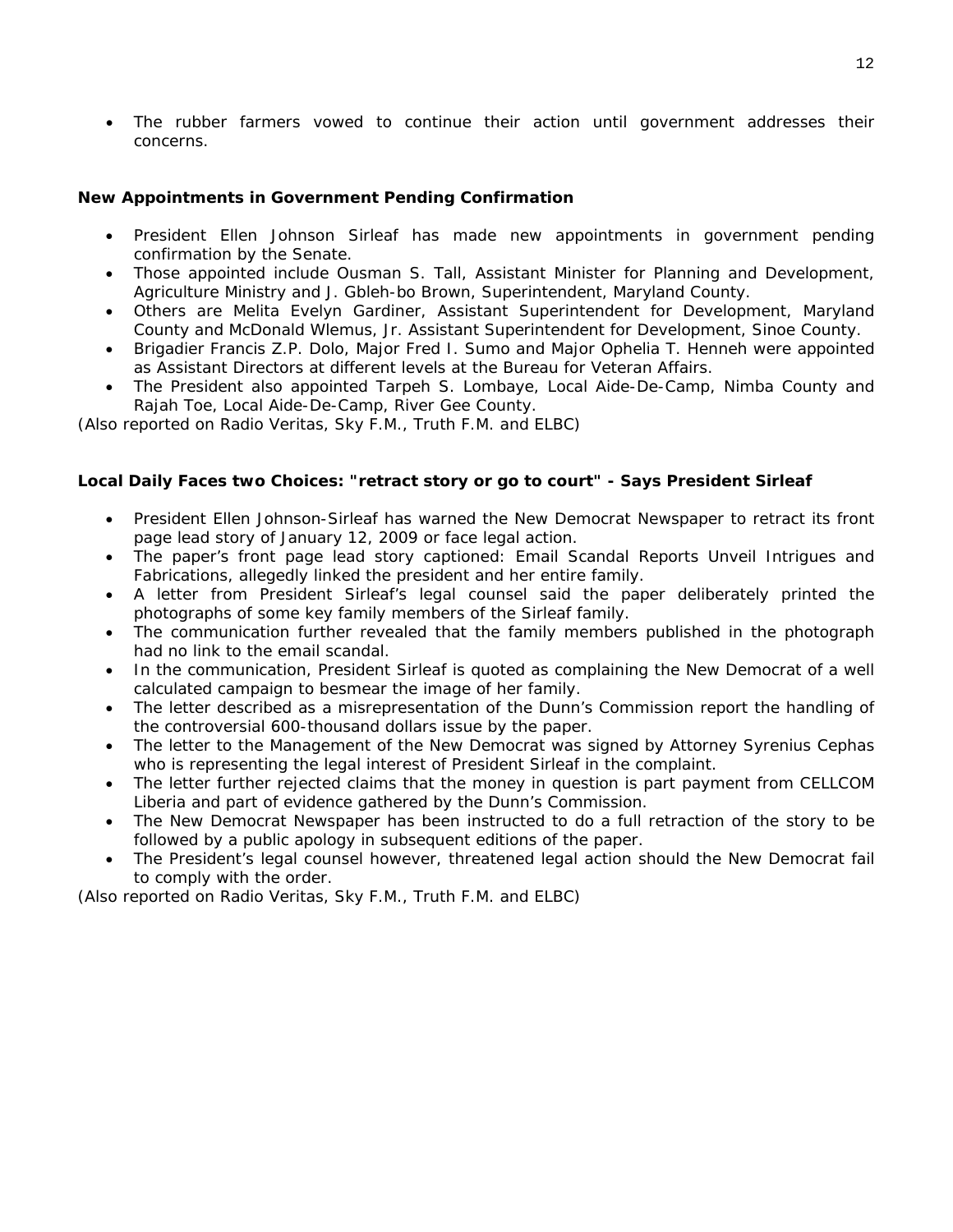## Star Radio (Liberia)

Friday, 16 January 2009

## **TRC to recommend Special Court for Liberia**

Written by Julius Kanubah

The Truth and Reconciliation Commission says it would recommend to government the setting-up of a Special Court in Liberia.

The TRC said the Special Court would be responsible to prosecute individuals who bear the greatest responsibility of the Liberian war.

A commissioner of the TRC told Star Radio the Special Court would not be considered a war crimes Court.

Commissioner John Steward said the proposal for a Special Court is intended to fast track the trial of major human rights violators.

Commissioner Steward disclosed that the TRC has submitted to the Legislature the first volume of its final report containing findings and recommendations.

According to him, the report would officially be made public June 22 this year.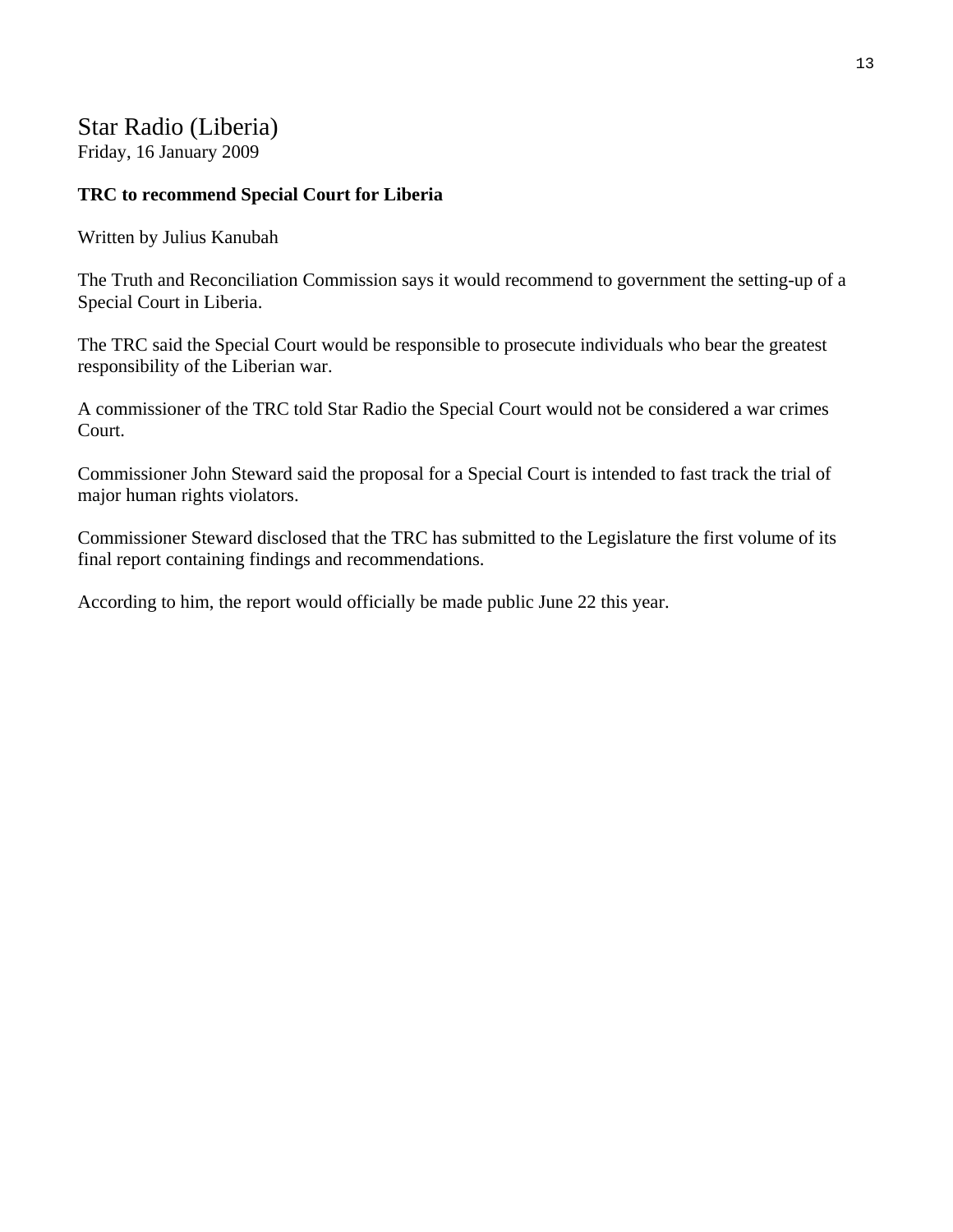# BBC Online

Friday, 16 January 2009

#### **Bashir war crimes bid challenged**

Two Sudanese groups have formally requested the International Criminal Court (ICC) not to issue an arrest for President Omar al-Bashir.

He is accused of responsibility for war crimes and crimes against humanity during the conflict in Darfur.

Experts warn that the motion filed could lead to a delay in the judges' decision on whether to issue a warrant.

The BBC's Amber Henshaw in Khartoum says tension is mounting in denied backing Darfur militias Sudan ahead of the ruling, expected in a few weeks.

The Sudanese government has always refused to deal with the ICC.

But some see the two groups - the Sudan Workers Trade Unions Federation and the recently-formed Sudan International Defence Group - as government proxies.

On Wednesday, veteran Islamist opposition leader Hassan al-Turabi was arrested after saying President Bashir should hand himself in to face the ICC charges.

His family say he is being held in solitary confinement and they fear for his safety.

Last weekend, the head of Sudan's intelligence agency warned that foreigners in Sudan could be attacked if the arrest warrant was issued.

The application says that pursuing the case could bring great danger to the region, particularly to Darfur and Sudan where it would have "grave implications" for peace and could lead to a deterioration of the situation across the country.

Sudan has long made similar arguments. It has been lobbying at the UN for the Security Council to delay the investigation.

The African Union and Arab League back Sudan's argument.

The motion also criticises the ICC chief prosecutor, Luis Moreno Ocampo, for his handling of the case.

The two groups claim they have wide public support, including a petition with more than a million names as well as backing from leaders of Darfur's Fur, Masalit and Zaghawa groups - seen as the main victims of the conflict.



**President Omar al-Bashir has always** 



|  |  | <b>Fears grow for Sudanese Islamist</b> |  |
|--|--|-----------------------------------------|--|
|--|--|-----------------------------------------|--|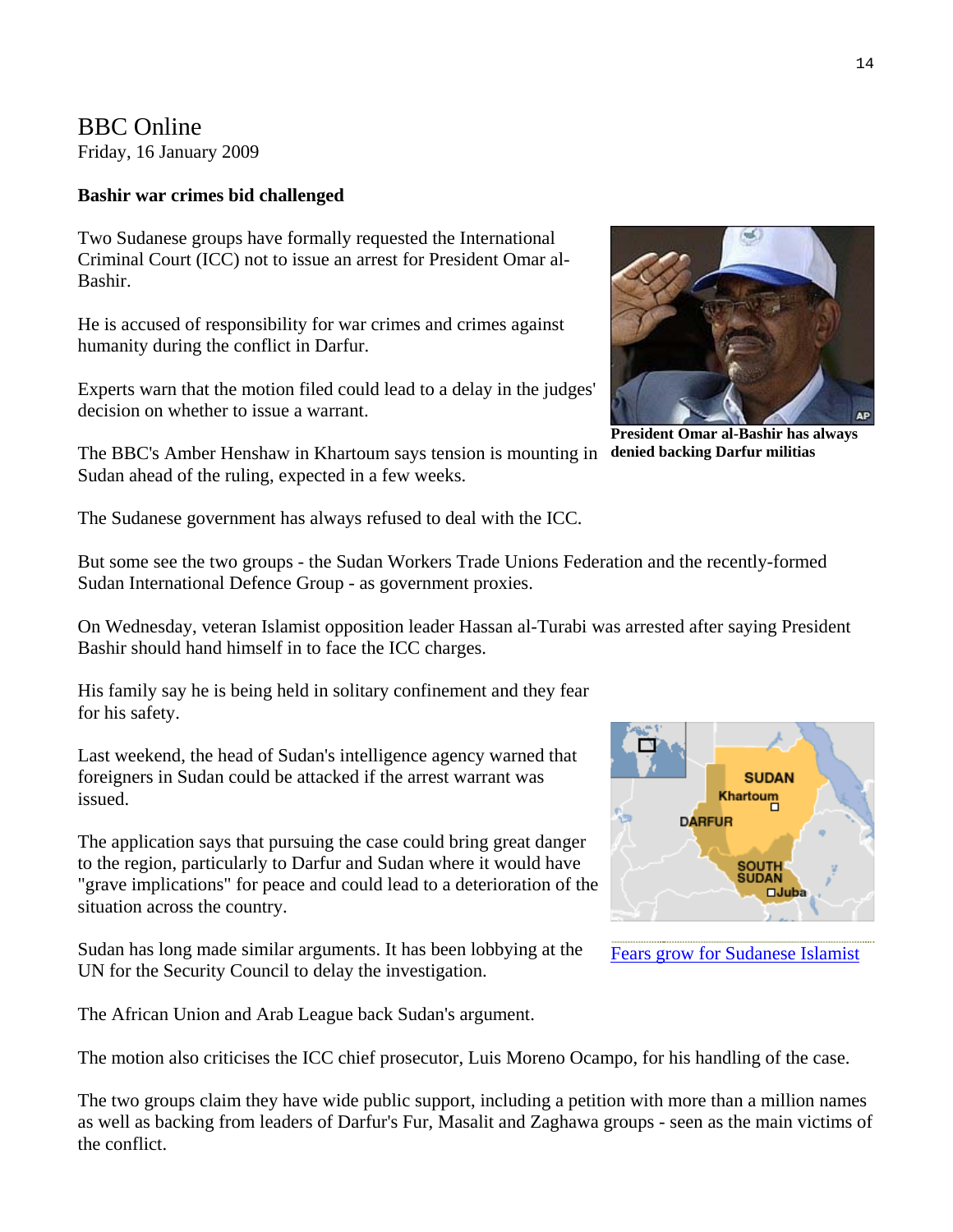But our correspondent says many Darfuris believe that an arrest warrant should be issued for President Bashir, who is accused on 10 counts of genocide, war crimes and crimes against humanity for alleged atrocities committed in Darfur.

The UN says that some 300,000 people have died during the six-year Darfur conflict and more than two million forced from their homes.

Sudan has always denied backing the Arab Janjaweed militias accused of the worst atrocities.

It says the scale of the suffering has been exaggerated for political reasons by its enemies in the West.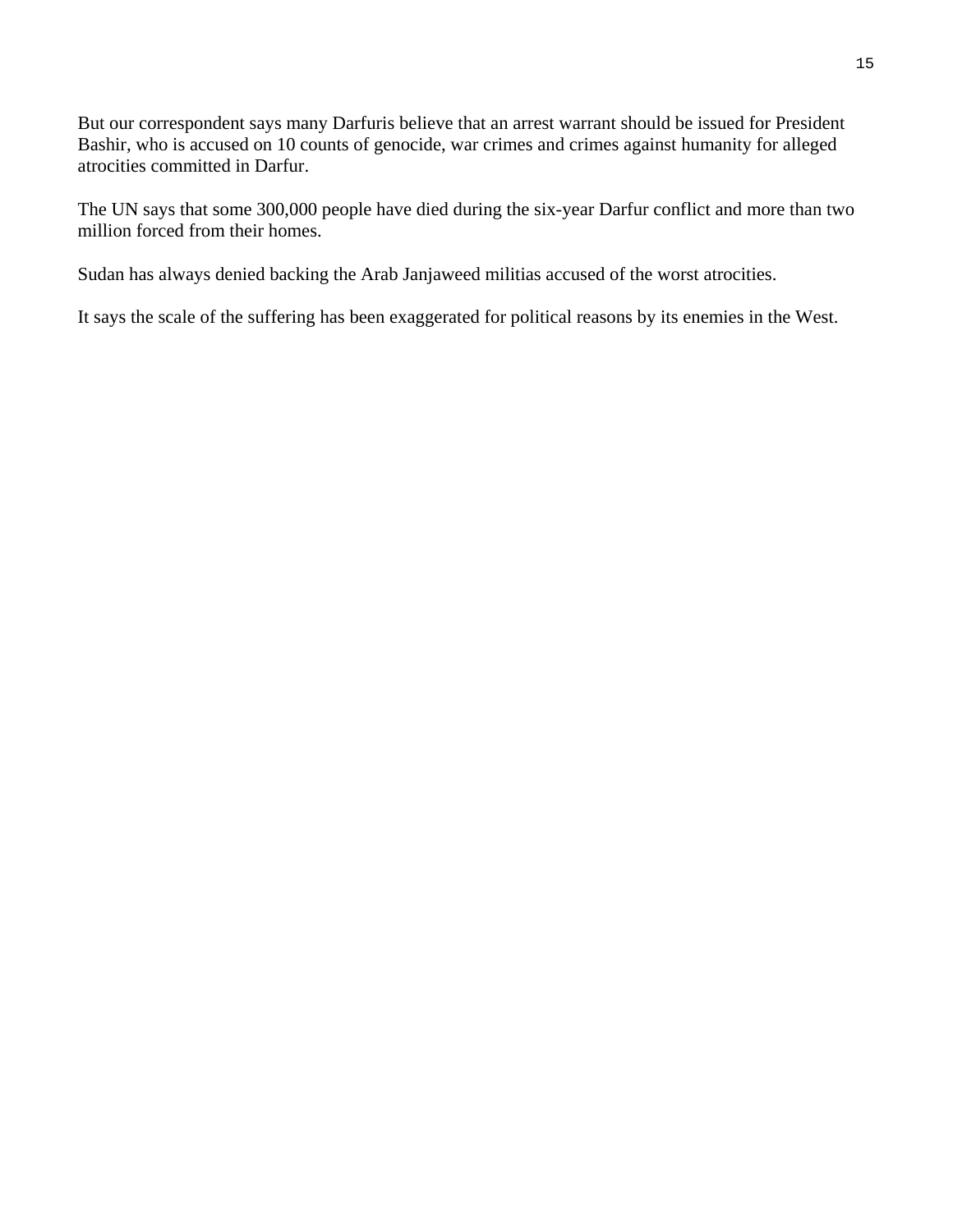## Africa.Kongotimes Friday, 16 January 2009 http://africa.kongotimes.info/news

#### **Uganda: The ICC will bring war criminal charges against Ugandan farmer Calvin Ocora**

The International Criminal Court in The Hague is supposed to bring war criminals to justice, but it has yet to deliver a single verdict. Can international law bring peace to war-torn regions -- or does it actually hinder the peace process?

Calvin Ocora is afraid whenever he hears a rustling sound in the jungle. At any time or place, it could happen again, just like on that day in May that he barely survived.

Ocora had fallen asleep under the mango tree -- and that nap probably saved his life. If it had not been so hot, and the shade of the tree had not been so cool, Ocora and his eight goats probably would have been back in the village of Lukodi in northern Uganda when it was transformed into a killing field.

But as it happened, Ocora was startled out of his slumber when he heard a rustling. Instantly alert, he rolled into a ditch for cover, and then started running away from the rebels who were coming out of the jungle, boys in camouflage uniforms who -- on a signal from their leader -- started indiscriminately firing their Kalashnikovs.

Ocora's family, including his mother, sister, brothers and daughter, were killed. After the massacre, the killers piled up all 56 bodies and burned them. That is the modus operandi of the Lord's Resistance Army (LRA) under the command of Joseph Kony. The murderous sect leader is responsible for the deaths of more than 100,000 people over the past two decades. The dead -- so he claims -- have been redeemed, and should he one day be in power in the Ugandan capital Kampala, he intends to establish a theocratic state based on the Ten Commandments.

Kony is an indicted war criminal who many call a "devil," although he proclaims to be the "spokesperson" of God. He has retreated into the jungle and is gathering new child soldiers. They could burst from the dense foliage at any time, shooting their Kalashnikovs, heaping up mounds of corpses, mutilating those who try to flee, hacking off arms and legs, cutting off lips and ears.

Ocora has built a new round hut with a palm-frond roof. Every night, the man who lost his family is plagued by nightmares -- and every day he rails against Luis Moreno-Ocampo. Moreno-Ocampo knows nothing of this. The chief prosecutor of the International Criminal Court (ICC) in The Hague is sprawled in a chair of his office on the 11th floor, gazing out at the dreary rainy sky that hangs over the Dutch headquarters of global justice. Sporting a three-day beard, the Argentine props his feet up on the huge desk made of light walnut burl. He appears to be permanently in a good mood. He has been charged with the mission of bringing justice to the world.

Things are moving on the African front. A total of 12 arrest warrants have been issued against key perpetrators of violence on the continent -- four politicians and a militia leader from the Democratic Republic of Congo are already awaiting trial at the ICC detention center in Scheveningen. Now they are also taking action against the alleged mass murderer Joseph Kony. Moreno-Ocampo, humanity's avenger, talks softly and quickly. "We help in Africa, we protect Africa's victims, Africa has called on us for aid," he says.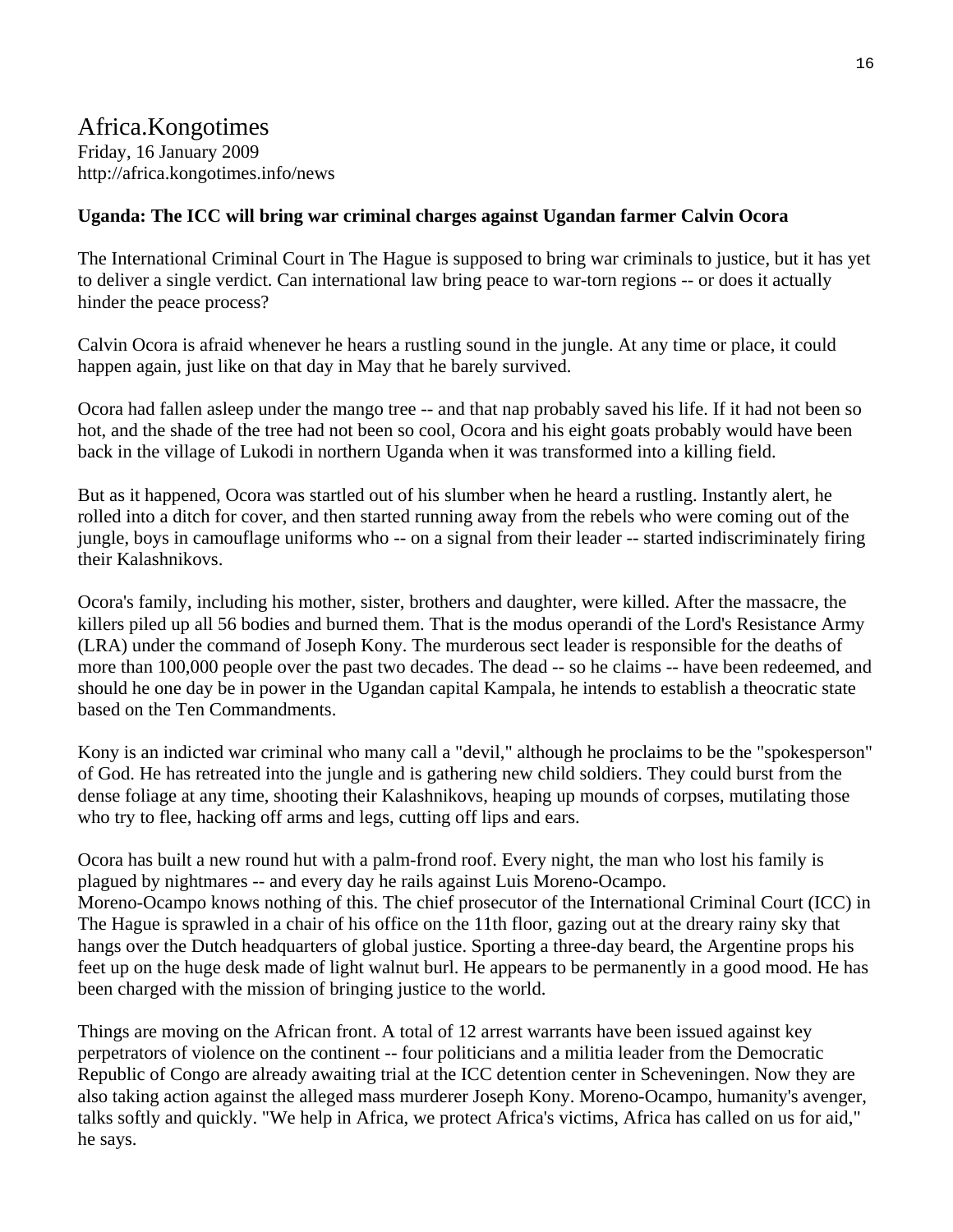But Calvin Ococa, for one, never asked them for help. "Western criminal justice doesn't bring us any closer to peace," he says. "We could have had peace a long time ago without The Hague."

Moreno-Ocampo's warrant came precisely at the point when Kony's emissaries were sitting with the government at the negotiating table, just when some observers thought that a peace agreement might be within reach. Kony refuses to sign an accord while the ICC arrest warrant remains in effect. He has gone into hiding in the Democratic Republic of Congo, just across the border, where he rules as a jungle prince with up to 60 wives and an estimated 1,200 loyal fighters.

Over the past few weeks, the army has recommenced shelling, but that hasn't stopped the atrocities. Recently, over 400 people were reportedly murdered by the rebels during massacres around Christmas. The week before last, the LRA cautiously enquired in Kampala if it might be possible to resume negotiations.

Is that what this Moreno-Ocampo calls peace through justice?

This question is being asked by an increasing number of people -- and not only in Uganda. When the man in The Hague comes crashing down with his sword of accusations, he often reaps a storm of protests instead of the gratitude and fulfillment that he feels he deserves.

Exasperatingly, the International Criminal Court -- an ambitious enterprise supported by 108 member states -- could fail on its first and greatest project: bringing peace to violence-torn Africa.

Large parts of the world recently rose in opposition to the court once again when it announced last summer that it is seeking a warrant against Sudanese President Omar al-Bashir for alleged genocide, crimes against humanity and war crimes.

This prompted an angry response from the African Union, which asked the United Nations Security Council to make clear to the chief prosecutor where his competencies end. The Arab League was outraged that The Hague wanted to arrest a head of state. Sudan's ally China expressed "grave concern," and Libya and South Africa tried to block the indictment against Bashir in the Security Council.

UN Secretary-General Ban Ki-moon had earlier expressed his opinion that a too-open search for justice merely compromises efforts to achieve peace. He warned the prosecutor that a warrant against Bashir would have "a very serious negative impact on efforts to achieve peace" in Sudan. However supporters of the ICC's position point out that Bashir has repeatedly announced negotiations on Darfur while his troops continued to -- as Moreno-Ocampo put it -- "murder, destroy villages and rape women."

Peace or justice? In faraway Germany even the respected daily Frankfurter Allgemeine Zeitung felt that it had the right recipe for combating violence in Africa. In a lead article about the struggles of politicians to broker a peace, it wrote that criminal indictments against African leaders are "a dangerous luxury."

That's also roughly how the people from Lukodi would put it. After the massacre, they couldn't bring themselves to build their round mud huts with their palm-leaf roofs on the exact same location where they had stood earlier. New Lukodi now lies 100 meters to the west of the ruins of the old village, which have long since been swallowed up by the jungle.

Edise Adong was seriously wounded in the attack. At the age of 40 she looks as if she were 70. She is too weak to remain on her feet for long periods. She cannot imagine why anyone would want to put that devil of a man Kony in a cell in The Hague that is more luxuriously furnished than the best hotel room in the nearby city of Gulu.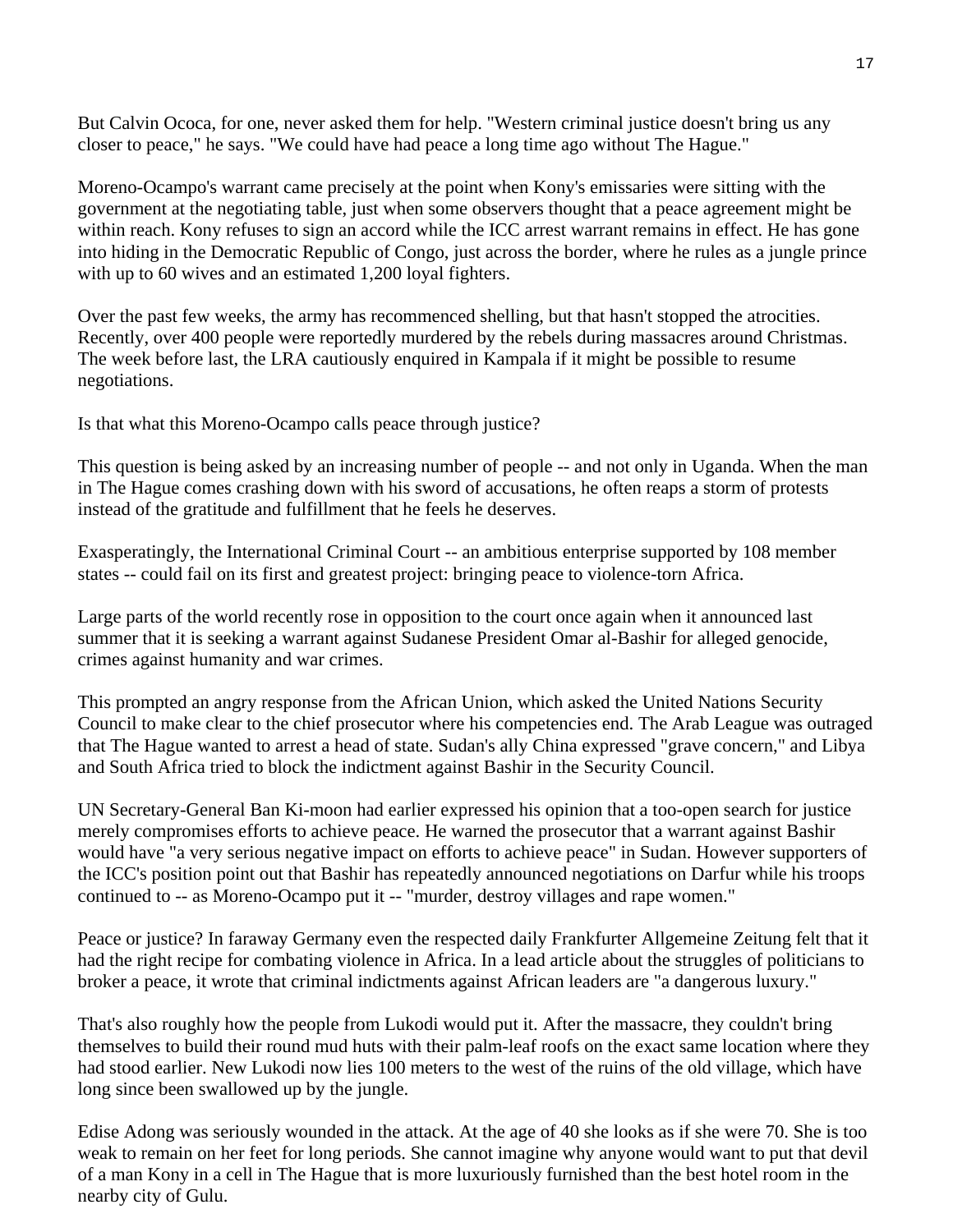Nevertheless, justice must prevail, says Ocora. However, in Uganda they have their own methods: "We have to forgive -- even the perpetrators deserve a chance." Sometimes Ocora runs into his family's murderers in the neighborhood. "We even chat sometimes. Now they find their actions infinitely shameful. God will pass judgment on them one day."

## **'A World Without Justice'**

Former members of the Lord's Resistance Army are not put behind bars. Many of them have returned to the villages where Kony once abducted them. The government under Ugandan President Yoweri Museveni has come up with a unique approach for dealing with them. Since 2000 it has granted everyone who puts down his weapons unconditional immunity from criminal prosecution.

The Uganda Amnesty Commission is located in a Victorian villa in the center of Kampala. The walls of the building could use a coat of paint. Tucked in blue file folders are the stories of thousands of rebels, the majority of which are from the Lord's Resistance Army. Their names, ages and combat units have been noted here. Most of them are child soldiers who were abducted, tortured and forced to fight.

The state grants each of them a pardon, no matter what they have done. "It's the only way to draw them out of the jungle," says Bruhan Ganyana Miiro, the commissioner for the West Nile region. He is proud of the results of the amnesty commission. "We have pardoned 12,000 fighters from the LRA alone and brought them back into civilian life." That must have severely weakened Kony who, during his best years, had no more than a few thousand soldiers under arms.

The concept of forgiveness undermines the objective of the ICC to establish law and justice as something inevitable, especially in developing countries that are wracked by violence. The signal sent from The Hague, says German ICC judge Hans-Peter Kaul, must be a "worldwide continuously visible beacon" against lawlessness. It cannot "simply be turned off like a lamp that you don't want to see anymore."

Specialists in international law are taking a critical look at the African approach to reconciliation. Cologne-based law professor Claus Kress, who works as an adviser to the ICC, conducted a study on whether the widespread tendency of politicians to link peace talks with amnesty pledges has created a new "lex pacificatoria" ("law of the peacemakers") in international law -- a new let-bygones-be-bygones principle that puts reconciliation before justice. "Political decision-makers must work according to the assumption that international criminal law takes priority," says Kress. "This rules out automatic amnesties, at least for those who are chiefly responsible."

In other words, Ocora's model of forgiveness contravenes international law, at least according to the standards of The Hague. But what good is international law in the territory under the control of rebel leader Kony?

Far to the north, in the cooler climate of the Netherlands, Moreno-Ocampo has a clear answer: "Uganda's government has requested our aid." Moreno-Ocampo takes off his jacket and rolls up his shirt sleeves. "I apply the law and implement it in a world without justice."

The government used radio stations and flyers to publicize the amnesty offer. It took a while before the first combatants ventured out of the jungle. They have to flee for their lives from their units because Kony orders doubters in his ranks to be murdered.

Usually these traumatized individuals turn to the police or aid organizations, who refer them to the amnesty commission, which issues the applicant an amnesty certificate without any red tape. Even after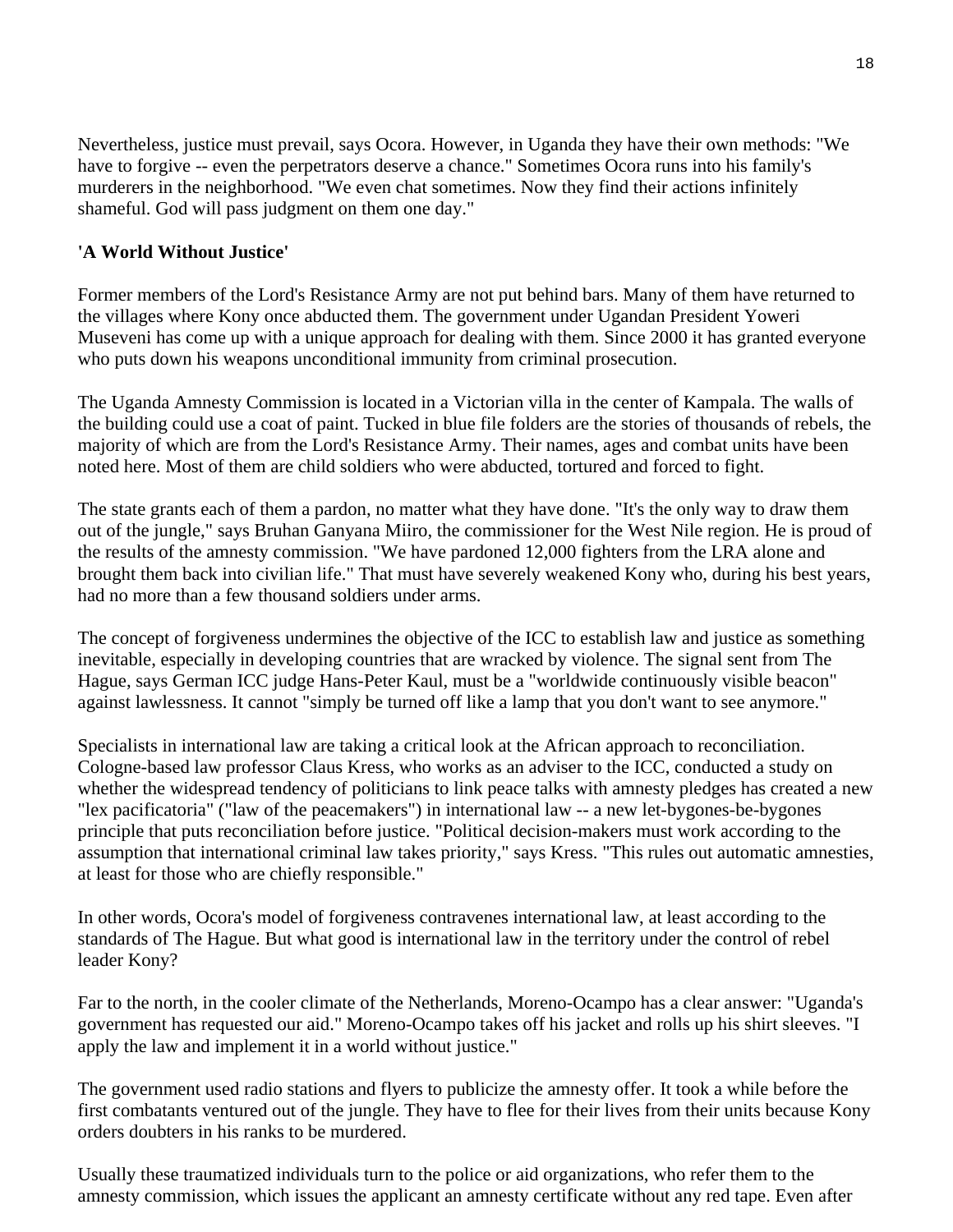years of atrocities, no one is forced to examine their conscience. They merely have to confess that they fought against the government.

Peace first -- that is the credo of the frightened and tormented victims of Kony's brutal campaign and the thousands of refugees wandering helplessly through the desert after being displaced by the alleged mass murderer Bashir. "But peace and justice," says Moreno-Ocampo, quoting the UN secretary-general, "go hand in hand."

That's all well and good -- but where does one begin? The UN Security Council has reportedly indicated to Kony -- yes, even to a man who has allegedly committed such heinous crimes against humanity -- that it would make use of its right to suspend the proceedings in The Hague if he signed a peace agreement.

Of course the most powerful organization of the most powerful countries in the world cannot afford to do something like that officially. And since Kony has never appeared at the many planned meetings to sign an agreement, the Security Council was easily able to extricate itself from its proposal. But the message from New York is clear, not only in the case in Uganda, but also with regard to Bashir: The Security Council is debating how it can restrain Moreno-Ocampo. Peace takes priority, justice comes later.

Peace or justice -- which comes first? Bolivian judge René Blattmann is the second vice-president of the ICC. He once served as the justice minister in his home country -- a nation plagued by a weak legal system and rampant violence. No doubt about it, he says, justice comes first. The reason: "In Greek mythology, Irene was the daughter of Themis, the goddess of justice." And the Greek name Irene means peace.

Peace is the daughter of justice, and war is the incarnation of injustice. German judge Hans-Peter Kaul asks how catastrophes like Hitler's genocide could ever take place in a country like Germany, with its respect for culture and its humanistic traditions. "Cynicism, apathy and indifference with respect to the law" -- this, concludes Kaul, is a large part of the explanation.

So justice takes precedence over peace after all? Kaul is seen as one of the founding fathers of the ICC, the man who handled the negotiations for Germany on the Rome Statute, the founding document of the "first court that is based on the free will of the international community." The "beauty of the court," says the former diplomat, is actually its independence from the UN and the resolutions of the Security Council, an organization driven by the power plays of the countries that enjoy veto rights.

But do they also see things this way in Uganda? Moreno-Ocampo has no doubts about it: "Kony has attacked children, in the Democratic Republic of Congo, Uganda and in southern Sudan and in the Central African Republic. That is a violation of human rights. That is against the law both in Africa and in Germany."

The prosecutor pulls out "two scientific studies" that he says prove that they see things his way in Uganda: Only 1.8 percent of those surveyed in the north are familiar with the local rituals of conflict resolution, but 28 percent are familiar with the ICC. And 60 percent agree that Kony should stand trial. Moreno-Ocampo also says that it is a travesty to talk about peace taking precedence over justice here: "Kony has taken advantage of the peace mission to buy new weapons and abduct child soldiers." And the slaughter continues.

In order to pave the way for peace in Uganda, the Amnesty Commission gives each of its reconciliation recruits a foam mattress -- if possible, in the colors of the Ugandan flag, black-yellow-red -- a set of cooking pots, a hoe, a drinking water canister and 263,000 shillings, the equivalent of about  $\in$  100 (\$135). The government helps people find work and pays for job creation schemes.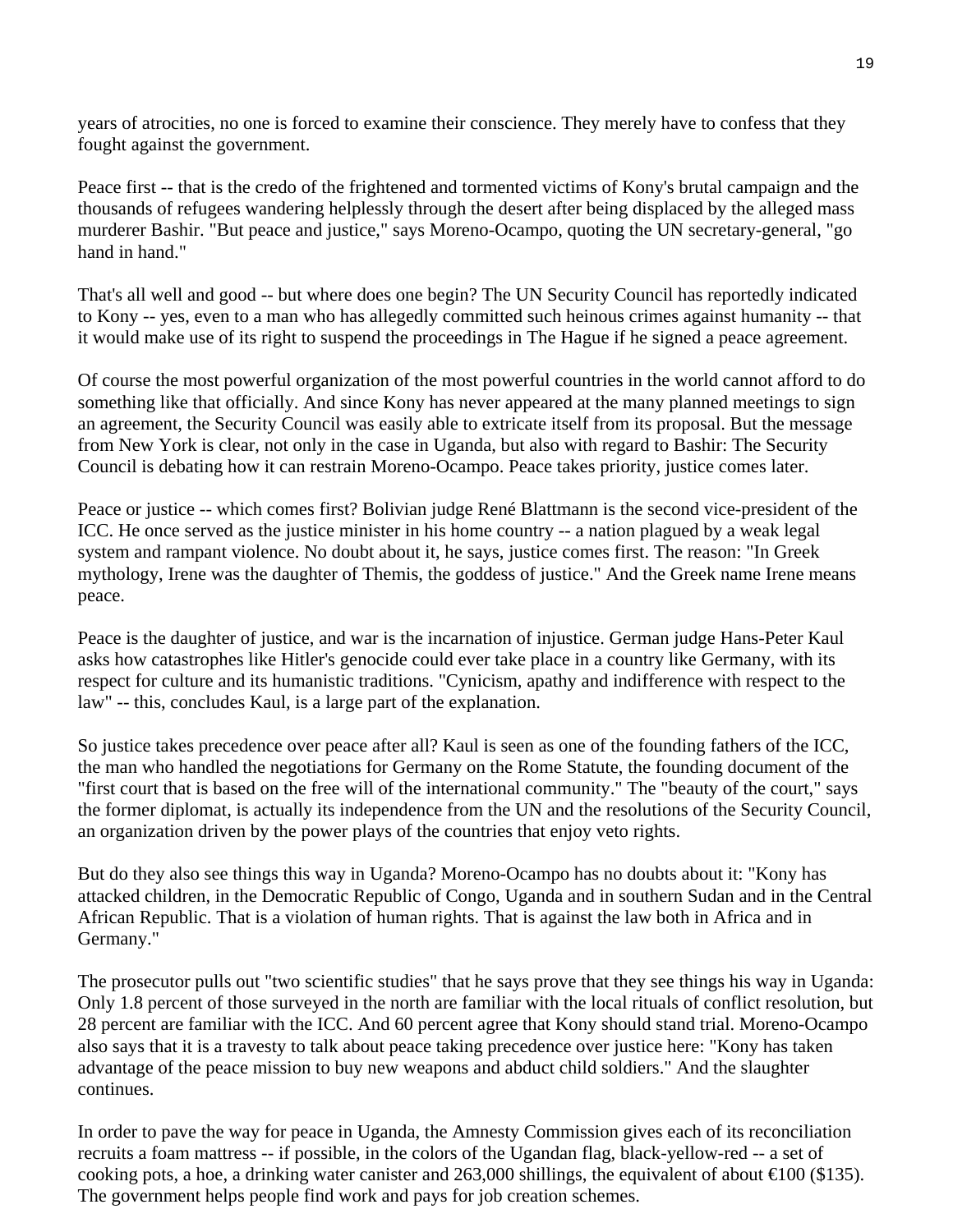"It has to be more attractive to give up than to continue fighting," says Ganyana Miiro. "The carnage must stop. That is our main objective." According to this approach to achieving peace, even Kony could walk out of the forest and return to civilian life under the protection of the amnesty.

## **Admitting Guilt**

Years ago, there were many who called for a similar approach with former Serb leader Slobodan Milosevic and Liberian President Charles Taylor. In 1999, when Louise Arbour, chief prosecutor of the International Criminal Tribunal for the Former Yugoslavia, openly accused then-dictator Milosevic of crimes against humanity, the allies in NATO winced, even though they were bombing Belgrade in defense of human rights in Kosovo at the time.

"Fatal consequences for any compromise" in the Balkans, that was the outcome that many observers predicted, recalls Arbour. "The Russian delegate told me that I had revoked the basis for the negotiating process."

But history showed that the path of justice was not in vain. After his indictment, Milosevic was chased out of office and arrested. He died in 2006 during his trial.

It was a similar story with Charles Taylor. When the international Sierra Leone tribunal issued a warrant for the man whose militias had killed over 300,000 people in Liberia and Sierra Leone, then-UN Secretary-General Kofi Annan reportedly threw a fit. The UN was trying to convince Taylor to resign and accept asylum abroad in exchange for a pledge of immunity from prosecution.

Thanks to the warrant, and despite all promises made, Taylor was deported from his Nigerian asylum and arrested while his country continued down the road to peace. Today, the butcher of Monrovia is standing trial in The Hague.

And Moreno-Ocampo is sure that it will be a similar story with Sudanese President Bashir: "I can't make allowances for politics. I have to apply and implement the law." And a number of observers in the court share his optimism: "If the judges really confirm the warrant, it will be the end of Bashir." The indictment from The Hague would have such a destabilizing effect on domestic politics, they believe, that Bashir wouldn't be able to hold onto power. But he cannot flee, either. Every country that has signed the Rome Statute is obligated to arrest and extradite him. And many who work for the court have no doubt that this will happen.

Meanwhile, encouraging news has emerged from faraway Africa. Former UN Secretary-General Kofi Annan, who recently worked as a mediator in the Kenyan crisis, has a sealed envelope in his desk. The envelope comes from a Kenyan investigative commission that dealt with the bloody unrest that shook the country in early 2008. After the elections, supporters of the government and the opposition attacked each other. The clashes claimed over a thousand lives.

The names of six ministers and a number of members of parliament are written on a list inside the envelope. These men allegedly incited violence. If Kenya fails to come to terms with the tragedy on its own, Annan has been instructed to give the envelope to Moreno-Ocampo. "Our politicians are trying to skirt the issue," says well-known Kenyan TV journalist Beatrice Marshall in response to a question about the back-up option in The Hague. "But we cannot have a climate of impunity."

Justice or peace? Kenya is divided. A recent survey showed that 55 percent of Kenyans favor putting those responsible on trial -- but 47 percent would prefer an amnesty arrangement.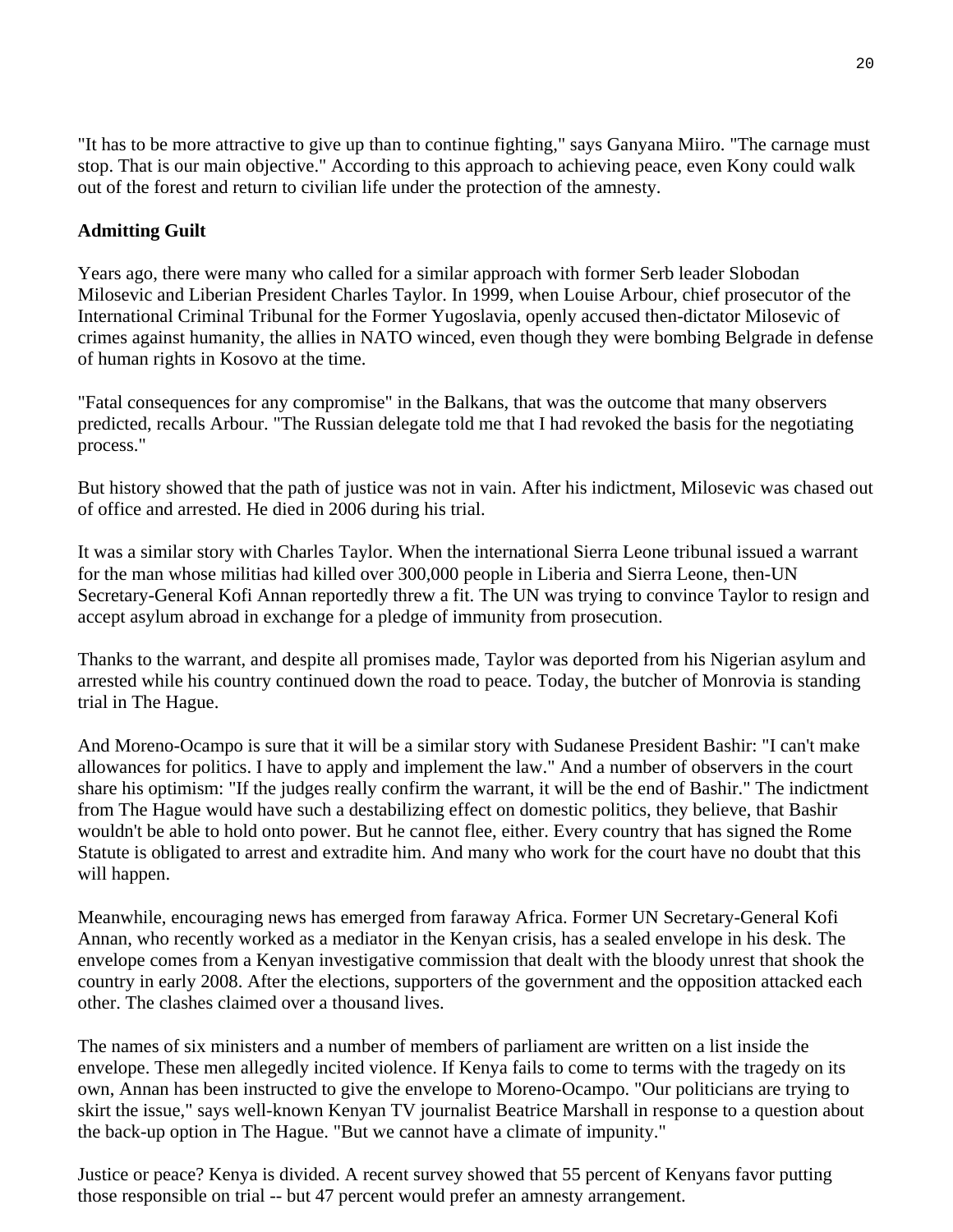And if Kony really comes? What happens if the Ugandan rebel leader who is wanted around the world steps out of the jungle and asks for amnesty?

In the little village of Pawel, 30 kilometers (18 miles) from New Lukodi, sits the wise man Jonas Kutiote, protected from the heavy tropical rain by a roof of palm fronds. He has years of experience with remorseful criminals. "First, Kony has to bring a goat with him." He says that is the equivalent of admitting his guilt.

Kony would slaughter the goat together with the victims -- for example, the village elder of one of the communities that he attacked. A bitter drink is brewed from the root of the oput tree and the animal's blood. "The perpetrator and the victim kneel down, fold their hands behind their backs, and drink together out of one bowl. Then the crimes are forgiven. Life can continue." In addition, some form of compensation, even of a purely symbolic nature, must be made.

"Mato oput" is the name of the ceremony, which is the main reconciliation ritual following an act of violence. The Acholi in northern Uganda have been resolving conflicts like this for centuries. "Our tradition is very strong. It can bring peace. Even Kony would be protected from acts of revenge afterwards," says Kutiote.

Revenge and punishment are not so important in traditional African culture. The idea is to symbolically restore the honor of the victims in an official ceremony. The perpetrator admits his guilt in front of everyone. A study conducted by the German aid organization Caritas claimed that mato oput is even capable of easing the severe psychological trauma that many victims, like the people from Lukodi, have suffered.

This explains why Calvin Ocora from Lukodi would rather rely on mato oput than on Luis Moreno-Ocampo. Ocora is still haunted by bad dreams at night. During the day, he sits under his mango tree and waits.

But there is no sign of the man with the goat.